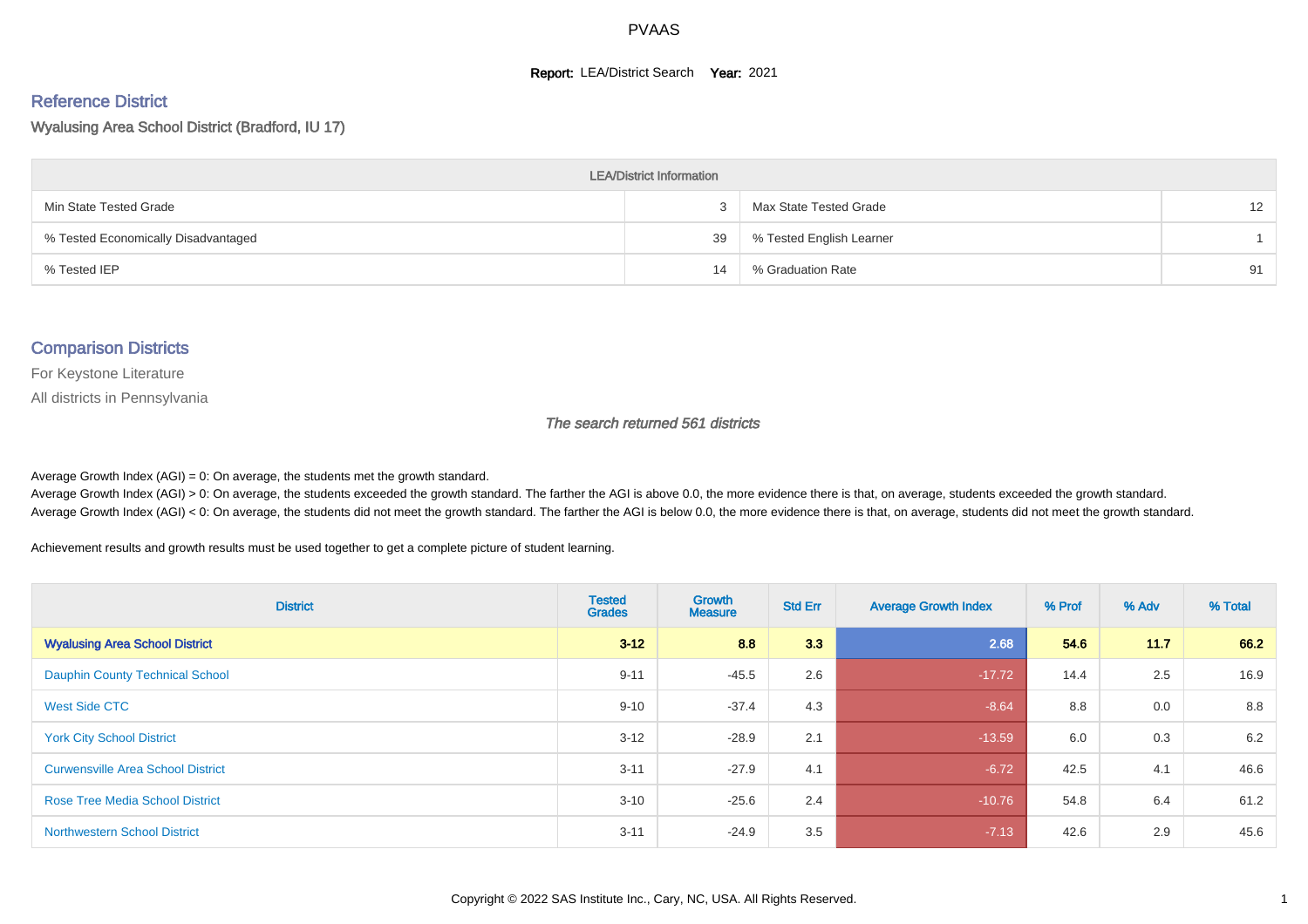| <b>District</b>                               | <b>Tested</b><br><b>Grades</b> | <b>Growth</b><br><b>Measure</b> | <b>Std Err</b> | <b>Average Growth Index</b> | % Prof | % Adv   | % Total |
|-----------------------------------------------|--------------------------------|---------------------------------|----------------|-----------------------------|--------|---------|---------|
| <b>Wyalusing Area School District</b>         | $3 - 12$                       | 8.8                             | 3.3            | 2.68                        | 54.6   | 11.7    | 66.2    |
| Philipsburg-Osceola Area School District      | $3 - 11$                       | $-24.8$                         | 3.3            | $-7.43$                     | 19.7   | 2.6     | 22.4    |
| <b>Mastery Charter School - Gratz Campus</b>  | $7 - 10$                       | $-23.9$                         | 4.5            | $-5.29$                     | 2.9    | 0.0     | 2.9     |
| <b>Southern Fulton School District</b>        | $3 - 11$                       | $-23.7$                         | 4.4            | $-5.37$                     | 34.2   | 10.5    | 44.7    |
| <b>Shikellamy School District</b>             | $3 - 10$                       | $-22.3$                         | 2.5            | $-8.92$                     | 33.3   | 6.1     | 39.5    |
| <b>Lawrence County CTC</b>                    | $10 - 11$                      | $-21.7$                         | 3.6            | $-6.05$                     | 19.8   | 0.0     | 19.8    |
| Lackawanna Trail School District              | $3 - 10$                       | $-21.7$                         | 3.5            | $-6.20$                     | 38.5   | 1.5     | 40.0    |
| <b>Springfield Township School District</b>   | $3 - 11$                       | $-18.9$                         | 3.2            | $-5.88$                     | 62.6   | 3.6     | 66.3    |
| <b>Frazier School District</b>                | $3 - 11$                       | $-17.2$                         | 3.7            | $-4.70$                     | 37.1   | 1.6     | 38.7    |
| <b>Penns Manor Area School District</b>       | $3 - 12$                       | $-17.0$                         | 3.7            | $-4.52$                     | 29.7   | 3.1     | 32.8    |
| <b>Pennridge School District</b>              | $3 - 10$                       | $-16.8$                         | 1.4            | $-11.59$                    | 46.8   | 8.0     | 54.9    |
| Jefferson County-Dubois AVTS                  | $9 - 11$                       | $-16.2$                         | 3.9            | $-4.16$                     | 23.0   | 0.0     | 23.0    |
| <b>Lancaster School District</b>              | $3-12$                         | $-15.8$                         | 1.5            | $-10.90$                    | 14.6   | $2.3\,$ | 16.9    |
| <b>Mifflinburg Area School District</b>       | $3 - 11$                       | $-15.8$                         | 2.5            | $-6.30$                     | 42.4   | 4.0     | 46.4    |
| Schuylkill Haven Area School District         | $3 - 11$                       | $-15.3$                         | 3.1            | $-4.87$                     | 49.7   | 2.4     | 52.1    |
| <b>Ringgold School District</b>               | $3 - 11$                       | $-14.7$                         | 2.4            | $-6.04$                     | 41.5   | 7.9     | 49.4    |
| <b>Tacony Academy Charter School</b>          | $3 - 11$                       | $-14.7$                         | 3.0            | $-4.82$                     | 22.4   | 1.8     | 24.1    |
| Southern Columbia Area School District        | $3 - 11$                       | $-14.6$                         | 3.0            | $-4.92$                     | 55.0   | 4.0     | 59.0    |
| <b>Erie City School District</b>              | $3 - 12$                       | $-14.5$                         | 1.6            | $-9.26$                     | 25.4   | 3.0     | 28.4    |
| <b>Ridgway Area School District</b>           | $3 - 11$                       | $-14.5$                         | 4.1            | $-3.56$                     | 49.0   | 9.8     | 58.8    |
| <b>Minersville Area School District</b>       | $3 - 11$                       | $-14.4$                         | 3.7            | $-3.90$                     | 39.3   | 3.3     | 42.6    |
| <b>Williamsburg Community School District</b> | $3 - 11$                       | $-14.3$                         | 4.1            | $-3.48$                     | 28.3   | 0.0     | 28.3    |
| Johnsonburg Area School District              | $3 - 11$                       | $-14.1$                         | 3.9            | $-3.62$                     | 54.0   | 4.6     | 58.6    |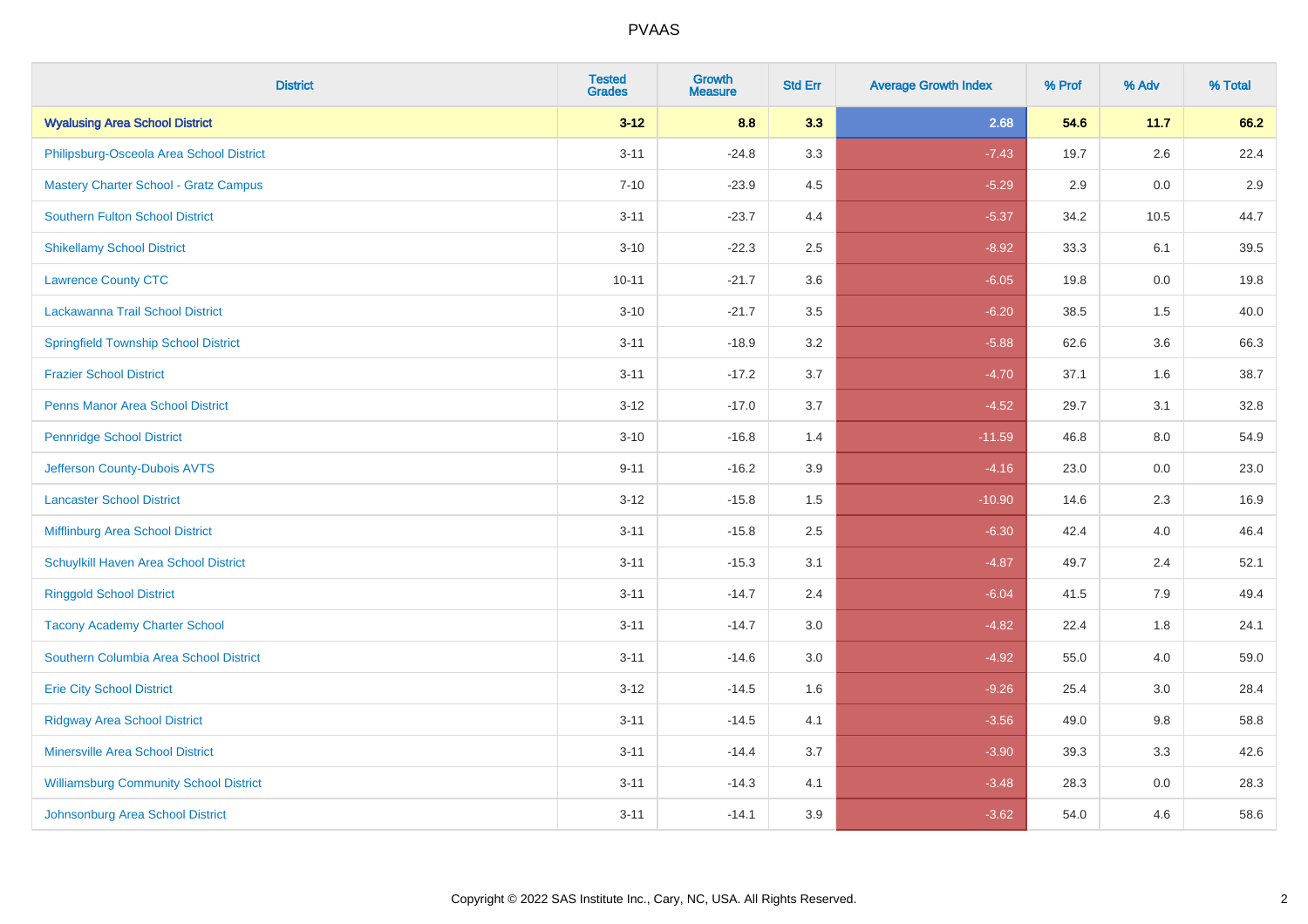| <b>District</b>                                 | <b>Tested</b><br><b>Grades</b> | <b>Growth</b><br><b>Measure</b> | <b>Std Err</b> | <b>Average Growth Index</b> | % Prof | % Adv   | % Total |
|-------------------------------------------------|--------------------------------|---------------------------------|----------------|-----------------------------|--------|---------|---------|
| <b>Wyalusing Area School District</b>           | $3 - 12$                       | 8.8                             | 3.3            | 2.68                        | 54.6   | 11.7    | 66.2    |
| <b>Riverside Beaver County School District</b>  | $3 - 11$                       | $-14.0$                         | 3.0            | $-4.64$                     | 49.4   | $8.8\,$ | 58.2    |
| <b>Bristol Township School District</b>         | $3 - 11$                       | $-13.9$                         | 2.0            | $-7.05$                     | 31.0   | 3.7     | 34.7    |
| <b>Tulpehocken Area School District</b>         | $3 - 12$                       | $-13.7$                         | 2.8            | $-4.81$                     | 36.7   | 2.8     | 39.4    |
| Propel Charter School - Braddock Hills          | $3 - 11$                       | $-13.6$                         | 3.6            | $-3.81$                     | 9.7    | 1.6     | 11.3    |
| Salisbury-Elk Lick School District              | $3 - 11$                       | $-13.5$                         | 5.9            | $-2.30$                     | 27.8   | 0.0     | 27.8    |
| <b>Titusville Area School District</b>          | $3 - 11$                       | $-13.2$                         | 2.6            | $-4.99$                     | 43.2   | 4.8     | 48.0    |
| <b>Rochester Area School District</b>           | $3 - 11$                       | $-13.2$                         | 4.6            | $-2.89$                     | 19.5   | 1.3     | 20.8    |
| <b>Northern Potter School District</b>          | $3 - 12$                       | $-13.1$                         | 4.6            | $-2.84$                     | 37.5   | 0.0     | 37.5    |
| Southern Huntingdon County School District      | $3 - 11$                       | $-12.9$                         | 3.2            | $-3.98$                     | 32.5   | $2.5\,$ | 35.0    |
| <b>Keystone Education Center Charter School</b> | $3 - 12$                       | $-12.9$                         | 5.9            | $-2.19$                     | 28.0   | 0.0     | 28.0    |
| <b>Hatboro-Horsham School District</b>          | $3 - 11$                       | $-12.8$                         | 1.7            | $-7.47$                     | 45.6   | 7.2     | 52.8    |
| <b>Norristown Area School District</b>          | $3 - 12$                       | $-12.8$                         | 1.6            | $-7.98$                     | 23.5   | 2.3     | 25.7    |
| <b>Avonworth School District</b>                | $3 - 10$                       | $-12.6$                         | 3.1            | $-4.01$                     | 59.8   | 4.6     | 64.4    |
| Columbia-Montour AVTS                           | $9 - 10$                       | $-12.5$                         | 3.0            | $-4.16$                     | 22.3   | 0.6     | 22.9    |
| <b>Wellsboro Area School District</b>           | $3 - 11$                       | $-12.4$                         | 3.0            | $-4.11$                     | 49.2   | 11.9    | 61.1    |
| <b>Owen J Roberts School District</b>           | $3 - 11$                       | $-12.3$                         | 1.6            | $-7.61$                     | 57.0   | 11.9    | 69.0    |
| <b>West Mifflin Area School District</b>        | $3 - 12$                       | $-12.3$                         | 2.9            | $-4.22$                     | 39.7   | 10.3    | 50.0    |
| <b>Annville-Cleona School District</b>          | $3 - 12$                       | $-12.1$                         | 2.7            | $-4.46$                     | 34.9   | 7.8     | 42.6    |
| Catasauqua Area School District                 | $3 - 12$                       | $-12.1$                         | 3.0            | $-4.00$                     | 36.8   | 7.6     | 44.3    |
| <b>Bucks County Technical High School</b>       | $9 - 10$                       | $-12.0$                         | 2.5            | $-4.84$                     | 35.9   | 3.2     | 39.2    |
| <b>Marion Center Area School District</b>       | $3 - 10$                       | $-12.0$                         | 3.1            | $-3.87$                     | 33.7   | 1.1     | 34.8    |
| <b>Moniteau School District</b>                 | $3 - 11$                       | $-11.8$                         | 3.3            | $-3.56$                     | 50.0   | 6.3     | 56.3    |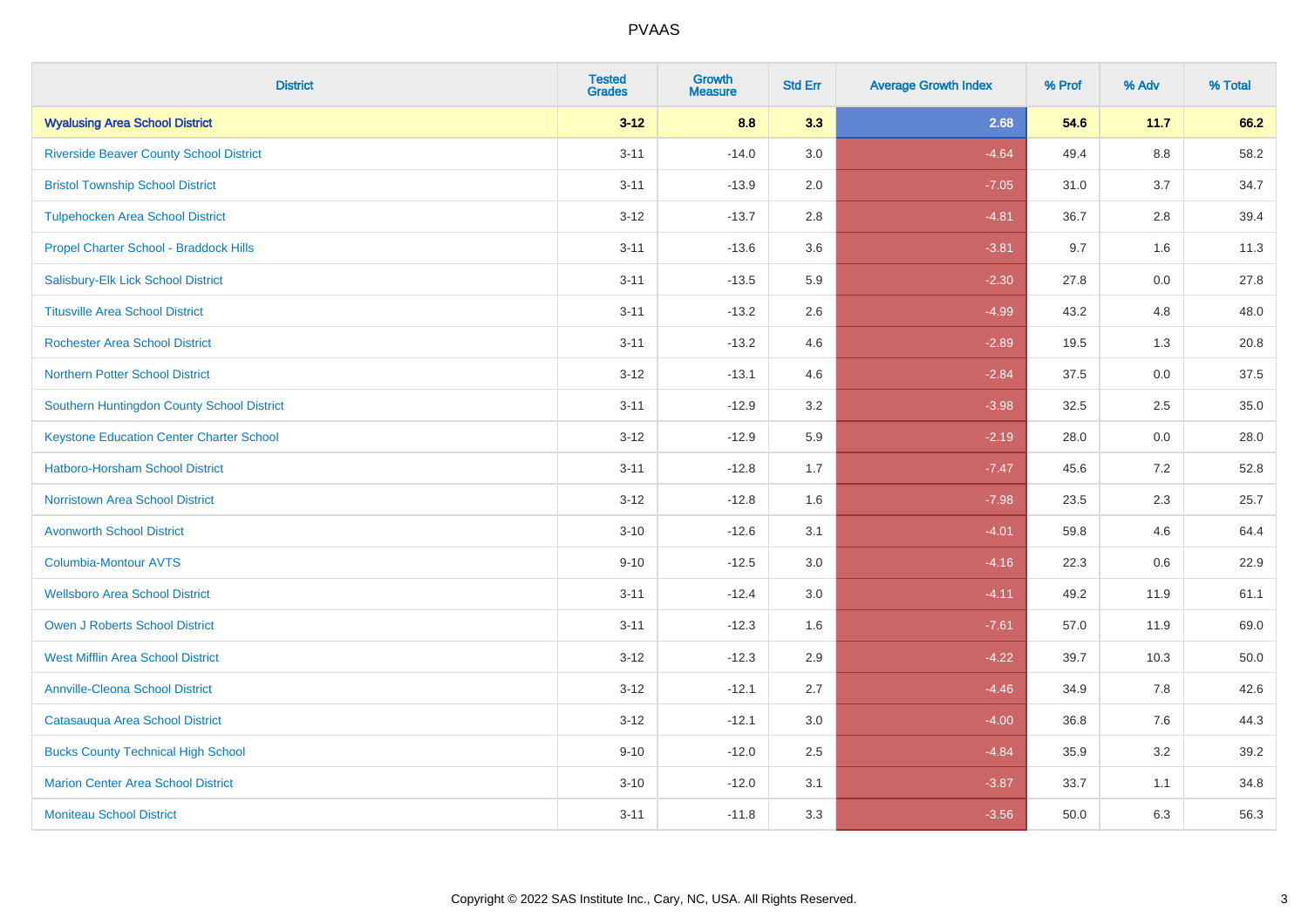| <b>District</b>                            | <b>Tested</b><br><b>Grades</b> | <b>Growth</b><br><b>Measure</b> | <b>Std Err</b> | <b>Average Growth Index</b> | % Prof | % Adv   | % Total |
|--------------------------------------------|--------------------------------|---------------------------------|----------------|-----------------------------|--------|---------|---------|
| <b>Wyalusing Area School District</b>      | $3 - 12$                       | 8.8                             | 3.3            | 2.68                        | 54.6   | 11.7    | 66.2    |
| <b>Steelton-Highspire School District</b>  | $3 - 11$                       | $-11.8$                         | 3.5            | $-3.40$                     | 14.5   | 0.0     | 14.5    |
| <b>Propel Charter School-Homestead</b>     | $3 - 11$                       | $-11.7$                         | 4.1            | $-2.84$                     | 15.9   | 0.0     | 15.9    |
| <b>Abington School District</b>            | $3 - 10$                       | $-11.5$                         | 1.9            | $-6.00$                     | 56.2   | 11.6    | 67.8    |
| <b>Southern Tioga School District</b>      | $3 - 11$                       | $-11.5$                         | 2.7            | $-4.25$                     | 47.8   | 6.4     | 54.3    |
| Maritime Academy Charter School            | $3 - 10$                       | $-11.4$                         | 3.5            | $-3.29$                     | 15.2   | 0.0     | 15.2    |
| <b>Plum Borough School District</b>        | $3 - 11$                       | $-11.3$                         | 2.2            | $-5.19$                     | 51.1   | 9.0     | 60.1    |
| <b>South Park School District</b>          | $3 - 11$                       | $-11.3$                         | 2.7            | $-4.23$                     | 53.5   | 13.7    | 67.3    |
| La Academia Partnership Charter School     | $6 - 11$                       | $-11.0$                         | 4.7            | $-2.34$                     | 6.8    | 0.0     | 6.8     |
| <b>Sugar Valley Rural Charter School</b>   | $3 - 11$                       | $-11.0$                         | 4.5            | $-2.46$                     | 14.9   | 0.0     | 14.9    |
| <b>Solanco School District</b>             | $3 - 11$                       | $-11.0$                         | 2.0            | $-5.55$                     | 41.6   | 4.5     | 46.1    |
| <b>Propel Charter School-Montour</b>       | $3 - 10$                       | $-10.7$                         | 3.9            | $-2.71$                     | 13.7   | 0.0     | 13.7    |
| Northern Lehigh School District            | $3 - 12$                       | $-10.4$                         | 2.7            | $-3.82$                     | 28.0   | 9.3     | 37.3    |
| <b>Exeter Township School District</b>     | $3 - 11$                       | $-10.4$                         | 1.9            | $-5.44$                     | 50.6   | 2.7     | 53.3    |
| <b>Farrell Area School District</b>        | $3 - 11$                       | $-10.4$                         | 4.3            | $-2.41$                     | 19.0   | $0.0\,$ | 19.0    |
| The New Academy Charter School             | $8 - 11$                       | $-10.4$                         | 5.2            | $-2.00$                     | 0.0    | $0.0\,$ | 0.0     |
| <b>Union City Area School District</b>     | $3 - 12$                       | $-10.2$                         | 3.6            | $-2.87$                     | 42.9   | 3.2     | 46.0    |
| <b>Pittston Area School District</b>       | $3 - 11$                       | $-10.1$                         | 5.6            | $-1.80$                     | 38.1   | 9.5     | 47.6    |
| <b>Northwest Area School District</b>      | $3 - 10$                       | $-10.0$                         | 3.8            | $-2.59$                     | 34.6   | $7.3$   | 41.8    |
| Jefferson-Morgan School District           | $3 - 10$                       | $-9.9$                          | 4.2            | $-2.35$                     | 43.8   | 4.2     | 47.9    |
| <b>Big Spring School District</b>          | $3 - 11$                       | $-9.8$                          | 2.4            | $-4.00$                     | 38.6   | 8.9     | 47.5    |
| <b>Neshannock Township School District</b> | $3 - 10$                       | $-9.7$                          | 2.9            | $-3.34$                     | 62.4   | 5.6     | 67.9    |
| <b>Benton Area School District</b>         | $3 - 10$                       | $-9.7$                          | 4.5            | $-2.18$                     | 43.2   | 5.4     | 48.6    |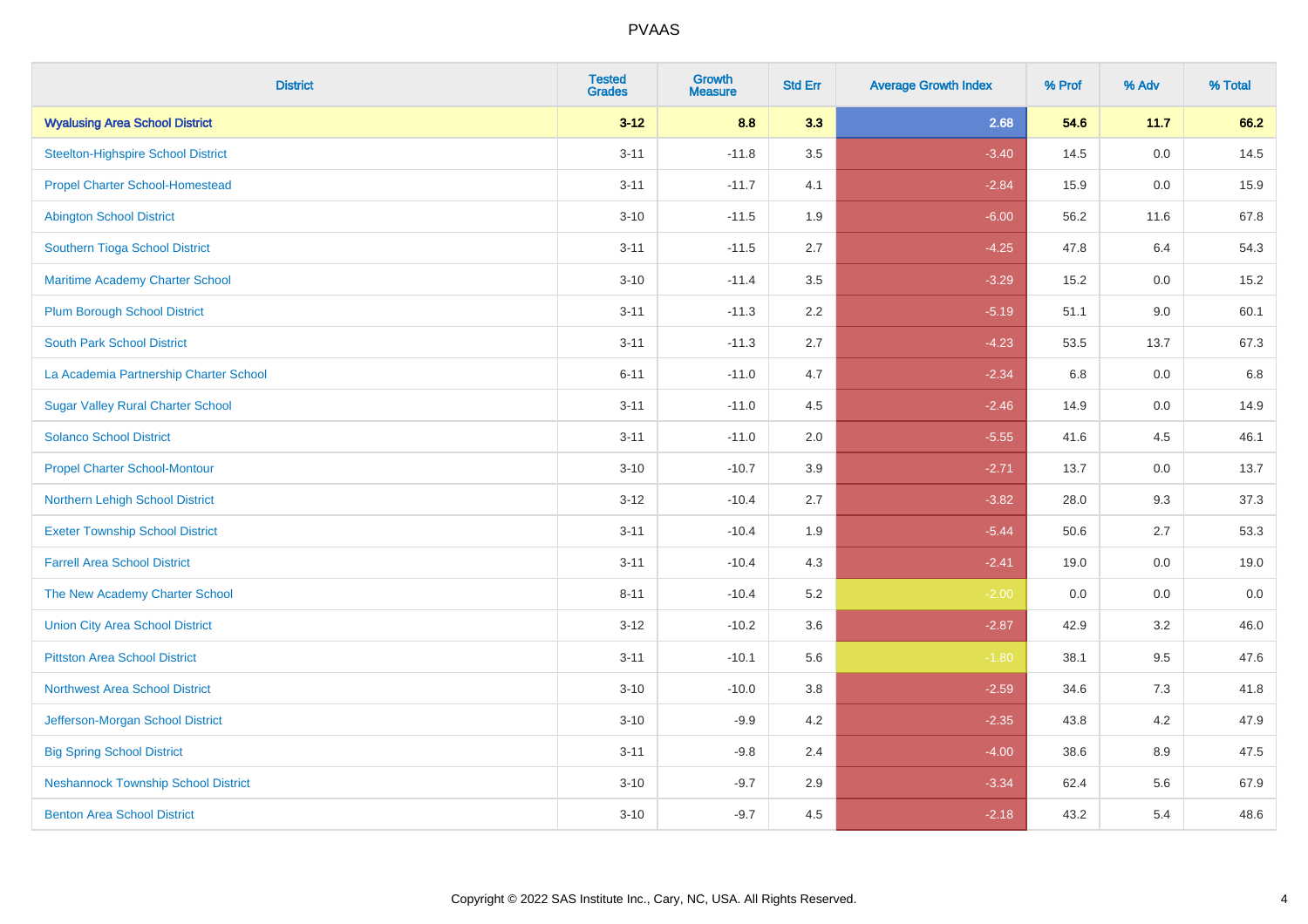| <b>District</b>                               | <b>Tested</b><br><b>Grades</b> | <b>Growth</b><br><b>Measure</b> | <b>Std Err</b> | <b>Average Growth Index</b> | % Prof | % Adv   | % Total |
|-----------------------------------------------|--------------------------------|---------------------------------|----------------|-----------------------------|--------|---------|---------|
| <b>Wyalusing Area School District</b>         | $3 - 12$                       | 8.8                             | 3.3            | 2.68                        | 54.6   | 11.7    | 66.2    |
| <b>Chambersburg Area School District</b>      | $3 - 11$                       | $-9.5$                          | 1.3            | $-7.20$                     | 42.7   | $8.6\,$ | 51.4    |
| <b>Redbank Valley School District</b>         | $3 - 11$                       | $-9.5$                          | 3.4            | $-2.77$                     | 31.5   | 4.9     | 36.4    |
| <b>Clearfield Area School District</b>        | $3 - 10$                       | $-9.4$                          | 2.6            | $-3.56$                     | 43.0   | 3.1     | 46.1    |
| <b>Carmichaels Area School District</b>       | $3 - 10$                       | $-9.3$                          | 3.3            | $-2.81$                     | 35.1   | 1.4     | 36.5    |
| <b>Berwick Area School District</b>           | $3 - 11$                       | $-9.3$                          | 2.6            | $-3.59$                     | 42.1   | 5.5     | 47.6    |
| <b>Bradford Area School District</b>          | $3 - 12$                       | $-9.3$                          | 2.4            | $-3.87$                     | 45.8   | 8.3     | 54.2    |
| <b>North East School District</b>             | $3 - 11$                       | $-9.3$                          | 3.1            | $-3.02$                     | 62.6   | 14.4    | 77.0    |
| <b>Innovative Arts Academy Charter School</b> | $6 - 11$                       | $-9.1$                          | 3.7            | $-2.44$                     | 9.5    | 0.0     | 9.5     |
| <b>Mahanoy Area School District</b>           | $3 - 10$                       | $-9.0$                          | 3.6            | $-2.49$                     | 26.2   | 1.6     | 27.9    |
| Aliquippa School District                     | $3 - 11$                       | $-9.0$                          | 4.2            | $-2.14$                     | 11.0   | 0.0     | 11.0    |
| Philadelphia Academy Charter School           | $3 - 11$                       | $-8.9$                          | 2.9            | $-3.04$                     | 50.5   | 2.9     | 53.4    |
| South Allegheny School District               | $3 - 11$                       | $-8.8$                          | 3.2            | $-2.70$                     | 40.5   | 0.0     | 40.5    |
| <b>North Star School District</b>             | $3 - 11$                       | $-8.7$                          | 3.5            | $-2.51$                     | 47.8   | 6.0     | 53.7    |
| <b>Palisades School District</b>              | $3 - 11$                       | $-8.7$                          | 2.8            | $-3.06$                     | 53.8   | 6.7     | 60.5    |
| <b>Milton Area School District</b>            | $3 - 11$                       | $-8.7$                          | 2.5            | $-3.52$                     | 45.4   | $6.9\,$ | 52.3    |
| <b>Chartiers-Houston School District</b>      | $3 - 10$                       | $-8.6$                          | 3.5            | $-2.41$                     | 59.7   | 4.5     | 64.2    |
| Lampeter-Strasburg School District            | $3 - 12$                       | $-8.6$                          | 2.0            | $-4.33$                     | 55.1   | 9.8     | 64.8    |
| <b>West Middlesex Area School District</b>    | $3 - 10$                       | $-8.4$                          | 3.8            | $-2.21$                     | 34.9   | 2.8     | 37.6    |
| <b>Elizabeth Forward School District</b>      | $3 - 11$                       | $-8.4$                          | 2.4            | $-3.41$                     | 51.7   | 4.0     | 55.7    |
| <b>Southmoreland School District</b>          | $3 - 11$                       | $-8.3$                          | 3.6            | $-2.32$                     | 56.8   | 7.2     | 64.0    |
| <b>Tamaqua Area School District</b>           | $3 - 12$                       | $-8.2$                          | 2.5            | $-3.24$                     | 44.5   | 1.9     | 46.4    |
| <b>Muncy School District</b>                  | $3 - 11$                       | $-8.1$                          | 3.7            | $-2.21$                     | 42.0   | 3.8     | 45.8    |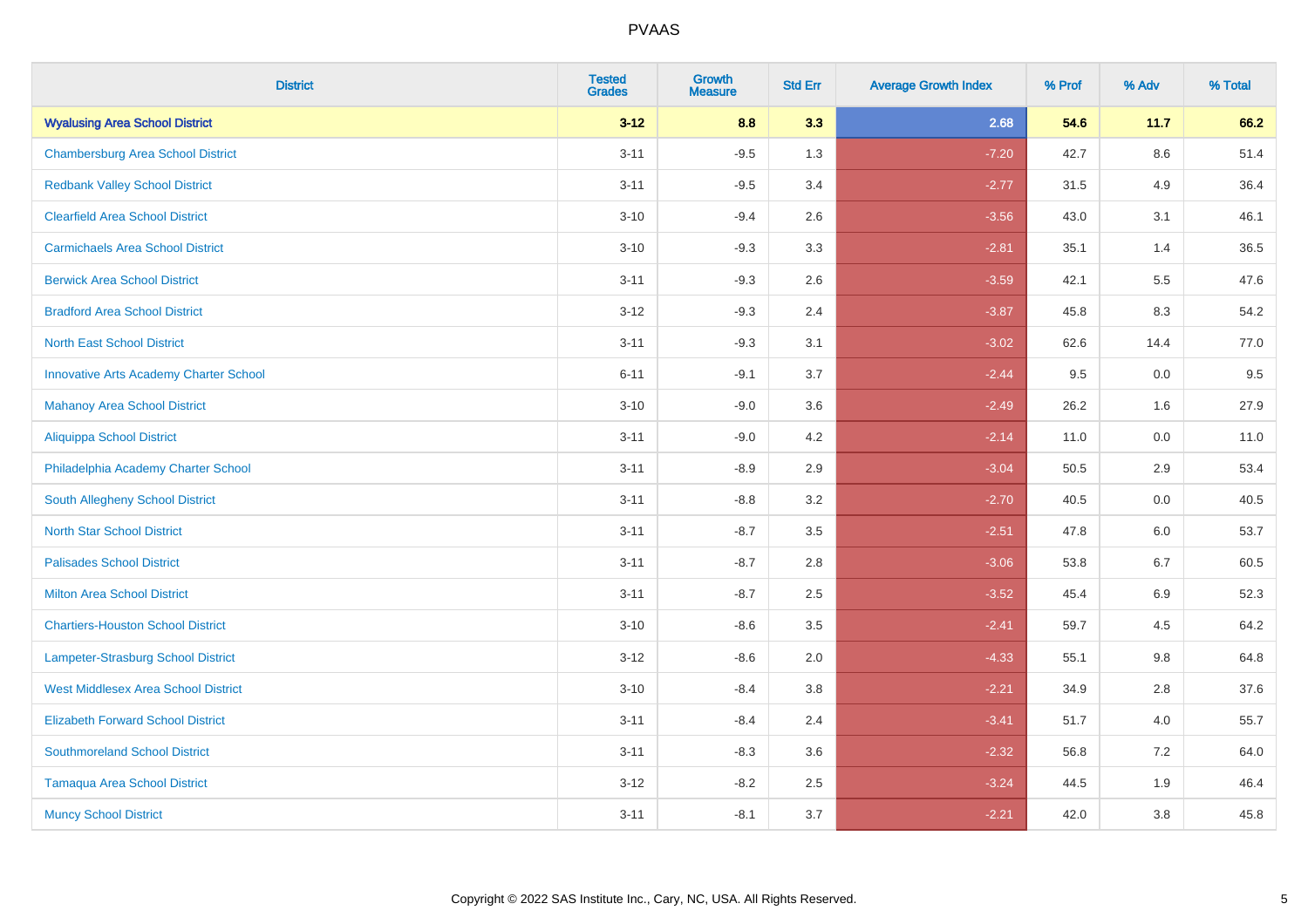| <b>District</b>                              | <b>Tested</b><br><b>Grades</b> | <b>Growth</b><br><b>Measure</b> | <b>Std Err</b> | <b>Average Growth Index</b> | % Prof | % Adv   | % Total  |
|----------------------------------------------|--------------------------------|---------------------------------|----------------|-----------------------------|--------|---------|----------|
| <b>Wyalusing Area School District</b>        | $3 - 12$                       | 8.8                             | 3.3            | 2.68                        | 54.6   | 11.7    | 66.2     |
| Portage Area School District                 | $3 - 10$                       | $-8.1$                          | 3.6            | $-2.26$                     | 40.6   | 9.4     | $50.0\,$ |
| <b>Blairsville-Saltsburg School District</b> | $3 - 11$                       | $-8.0$                          | 3.0            | $-2.68$                     | 37.3   | 7.0     | 44.3     |
| <b>Western Beaver County School District</b> | $3 - 11$                       | $-7.8$                          | 4.2            | $-1.87$                     | 56.5   | 6.5     | 63.0     |
| <b>Shamokin Area School District</b>         | $3 - 11$                       | $-7.7$                          | 4.8            | $-1.60$                     | 38.1   | 3.2     | 41.3     |
| <b>Pine Grove Area School District</b>       | $3 - 11$                       | $-7.7$                          | 2.9            | $-2.66$                     | 42.3   | 7.7     | 50.0     |
| <b>Dunmore School District</b>               | $3 - 11$                       | $-7.7$                          | 2.9            | $-2.62$                     | 34.0   | 7.2     | 41.2     |
| <b>Penn Hills School District</b>            | $3 - 11$                       | $-7.6$                          | 2.6            | $-2.94$                     | 33.1   | 0.7     | 33.8     |
| <b>Mohawk Area School District</b>           | $3 - 11$                       | $-7.5$                          | 3.1            | $-2.45$                     | 49.4   | 11.0    | 60.4     |
| Northern Tioga School District               | $3 - 12$                       | $-7.5$                          | 2.8            | $-2.64$                     | 54.0   | 1.2     | 55.2     |
| <b>Conneaut School District</b>              | $3 - 12$                       | $-7.5$                          | 2.6            | $-2.91$                     | 38.4   | 7.4     | 45.8     |
| <b>Highlands School District</b>             | $3 - 11$                       | $-7.4$                          | 2.7            | $-2.76$                     | 44.4   | 3.7     | 48.2     |
| <b>Williams Valley School District</b>       | $3 - 11$                       | $-7.3$                          | 3.4            | $-2.13$                     | 23.2   | 0.0     | 23.2     |
| <b>California Area School District</b>       | $3 - 10$                       | $-7.3$                          | 3.6            | $-2.02$                     | 42.6   | 9.8     | 52.5     |
| <b>Forest Hills School District</b>          | $3 - 11$                       | $-7.3$                          | 2.7            | $-2.74$                     | 41.1   | 13.7    | 54.8     |
| <b>Interboro School District</b>             | $3 - 12$                       | $-7.3$                          | 2.1            | $-3.43$                     | 46.6   | 4.8     | 51.4     |
| <b>Brownsville Area School District</b>      | $3 - 12$                       | $-7.2$                          | 3.9            | $-1.83$                     | 34.4   | 6.1     | 40.5     |
| <b>Windber Area School District</b>          | $3 - 11$                       | $-7.2$                          | 3.2            | $-2.24$                     | 55.4   | 7.2     | 62.6     |
| <b>Wallenpaupack Area School District</b>    | $3 - 11$                       | $-7.1$                          | 2.3            | $-3.09$                     | 40.8   | 2.4     | 43.1     |
| <b>Freedom Area School District</b>          | $3 - 11$                       | $-7.1$                          | 3.0            | $-2.37$                     | 43.8   | 4.2     | 47.9     |
| <b>Harbor Creek School District</b>          | $3 - 11$                       | $-7.1$                          | 2.7            | $-2.67$                     | 48.8   | 15.2    | 64.0     |
| <b>Moshannon Valley School District</b>      | $3 - 10$                       | $-7.0$                          | 3.4            | $-2.01$                     | 48.5   | $0.0\,$ | 48.5     |
| <b>Penn-Delco School District</b>            | $3 - 11$                       | $-6.8$                          | 1.9            | $-3.51$                     | 46.6   | 3.2     | 49.8     |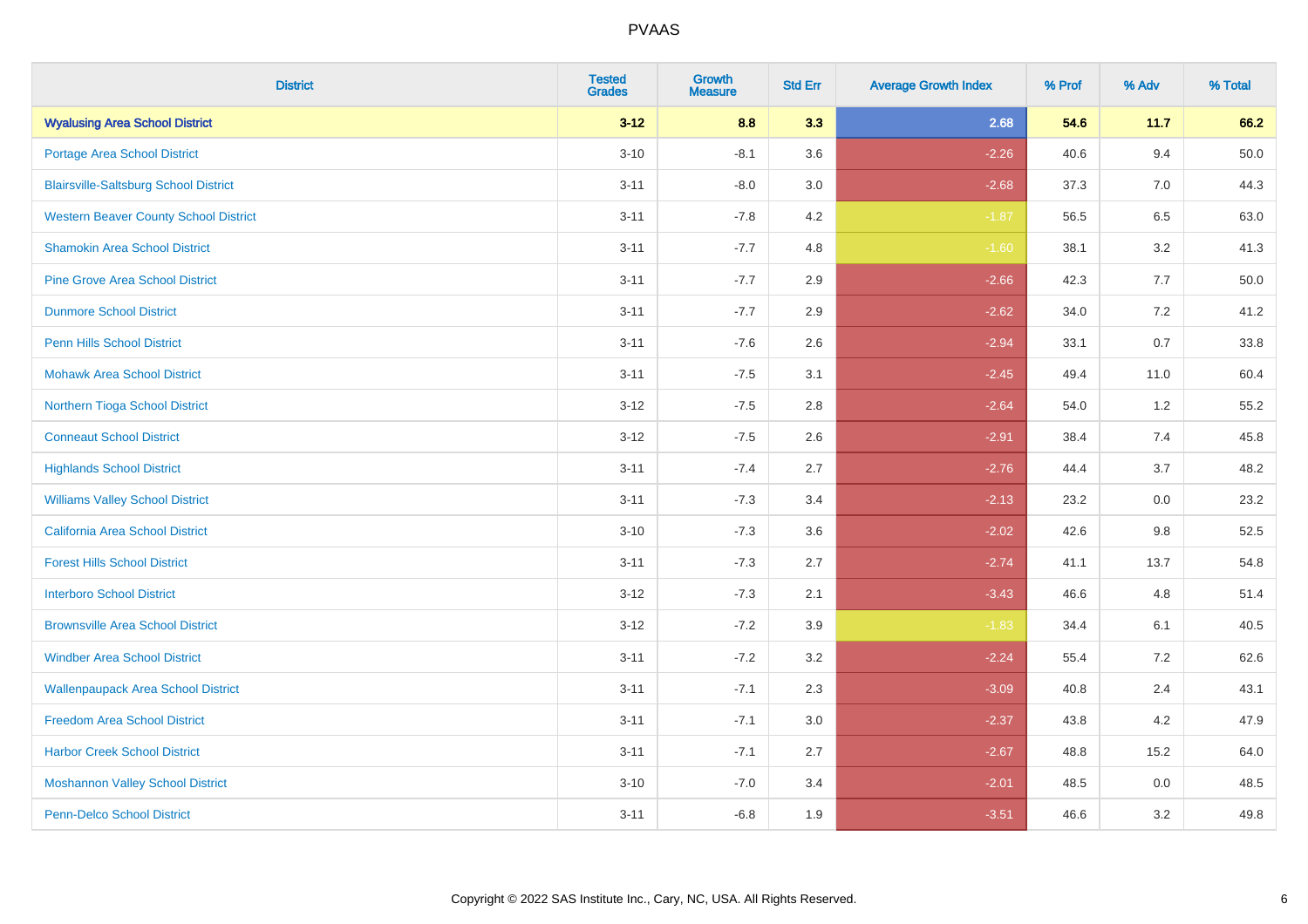| <b>District</b>                                   | <b>Tested</b><br><b>Grades</b> | <b>Growth</b><br><b>Measure</b> | <b>Std Err</b> | <b>Average Growth Index</b> | % Prof | % Adv   | % Total |
|---------------------------------------------------|--------------------------------|---------------------------------|----------------|-----------------------------|--------|---------|---------|
| <b>Wyalusing Area School District</b>             | $3 - 12$                       | 8.8                             | 3.3            | 2.68                        | 54.6   | 11.7    | 66.2    |
| <b>Yough School District</b>                      | $3 - 10$                       | $-6.6$                          | 2.7            | $-2.43$                     | 50.8   | 4.0     | 54.8    |
| <b>Butler Area School District</b>                | $3 - 11$                       | $-6.5$                          | 1.5            | $-4.26$                     | 42.5   | 9.4     | 51.9    |
| <b>Executive Education Academy Charter School</b> | $3 - 10$                       | $-6.5$                          | 3.1            | $-2.08$                     | 23.7   | 2.2     | 25.8    |
| <b>New Castle Area School District</b>            | $3 - 12$                       | $-6.4$                          | 2.4            | $-2.66$                     | 32.5   | 4.3     | 36.8    |
| <b>Tri-Valley School District</b>                 | $3 - 10$                       | $-6.4$                          | 4.1            | $-1.57$                     | 37.0   | 4.4     | 41.3    |
| <b>Slippery Rock Area School District</b>         | $3 - 11$                       | $-6.3$                          | 2.5            | $-2.51$                     | 56.2   | 9.5     | 65.7    |
| <b>Upper Dauphin Area School District</b>         | $3 - 11$                       | $-6.3$                          | 3.2            | $-1.98$                     | 37.4   | 4.8     | 42.2    |
| <b>East Allegheny School District</b>             | $3 - 11$                       | $-6.3$                          | 3.3            | $-1.87$                     | 31.9   | 9.7     | 41.7    |
| <b>Dubois Area School District</b>                | $3 - 11$                       | $-6.2$                          | 2.0            | $-3.07$                     | 50.9   | 13.4    | 64.3    |
| <b>Mount Union Area School District</b>           | $3 - 10$                       | $-6.1$                          | 3.1            | $-1.97$                     | 32.2   | 3.4     | 35.6    |
| <b>Waynesboro Area School District</b>            | $3 - 12$                       | $-6.1$                          | 1.9            | $-3.20$                     | 50.0   | 6.8     | 56.8    |
| <b>East Lycoming School District</b>              | $3 - 11$                       | $-6.0$                          | 2.7            | $-2.24$                     | 48.3   | 4.2     | 52.5    |
| <b>Karns City Area School District</b>            | $3 - 11$                       | $-6.0$                          | 2.9            | $-2.03$                     | 53.1   | 8.3     | 61.5    |
| <b>Forest City Regional School District</b>       | $3 - 12$                       | $-6.0$                          | $3.0\,$        | $-1.96$                     | 44.1   | $0.0\,$ | 44.1    |
| <b>Old Forge School District</b>                  | $3 - 12$                       | $-5.9$                          | 3.4            | $-1.73$                     | 52.9   | 7.1     | 60.0    |
| <b>Shade-Central City School District</b>         | $3 - 11$                       | $-5.9$                          | 4.6            | $-1.28$                     | 27.8   | 0.0     | 27.8    |
| <b>Fort Cherry School District</b>                | $3 - 10$                       | $-5.9$                          | 3.8            | $-1.56$                     | 55.2   | 5.2     | 60.3    |
| <b>Universal Audenried Charter School</b>         | $9 - 11$                       | $-5.8$                          | 2.4            | $-2.40$                     | 14.6   | 0.0     | 14.6    |
| Jim Thorpe Area School District                   | $3 - 11$                       | $-5.8$                          | 2.7            | $-2.19$                     | 33.3   | 7.4     | 40.7    |
| <b>Blue Mountain School District</b>              | $3 - 10$                       | $-5.8$                          | 2.3            | $-2.56$                     | 46.6   | 8.5     | 55.1    |
| Susquehanna Township School District              | $3 - 12$                       | $-5.8$                          | 2.7            | $-2.17$                     | 36.0   | 5.6     | 41.6    |
| <b>Ferndale Area School District</b>              | $3 - 10$                       | $-5.8$                          | 4.3            | $-1.33$                     | 40.0   | 0.0     | 40.0    |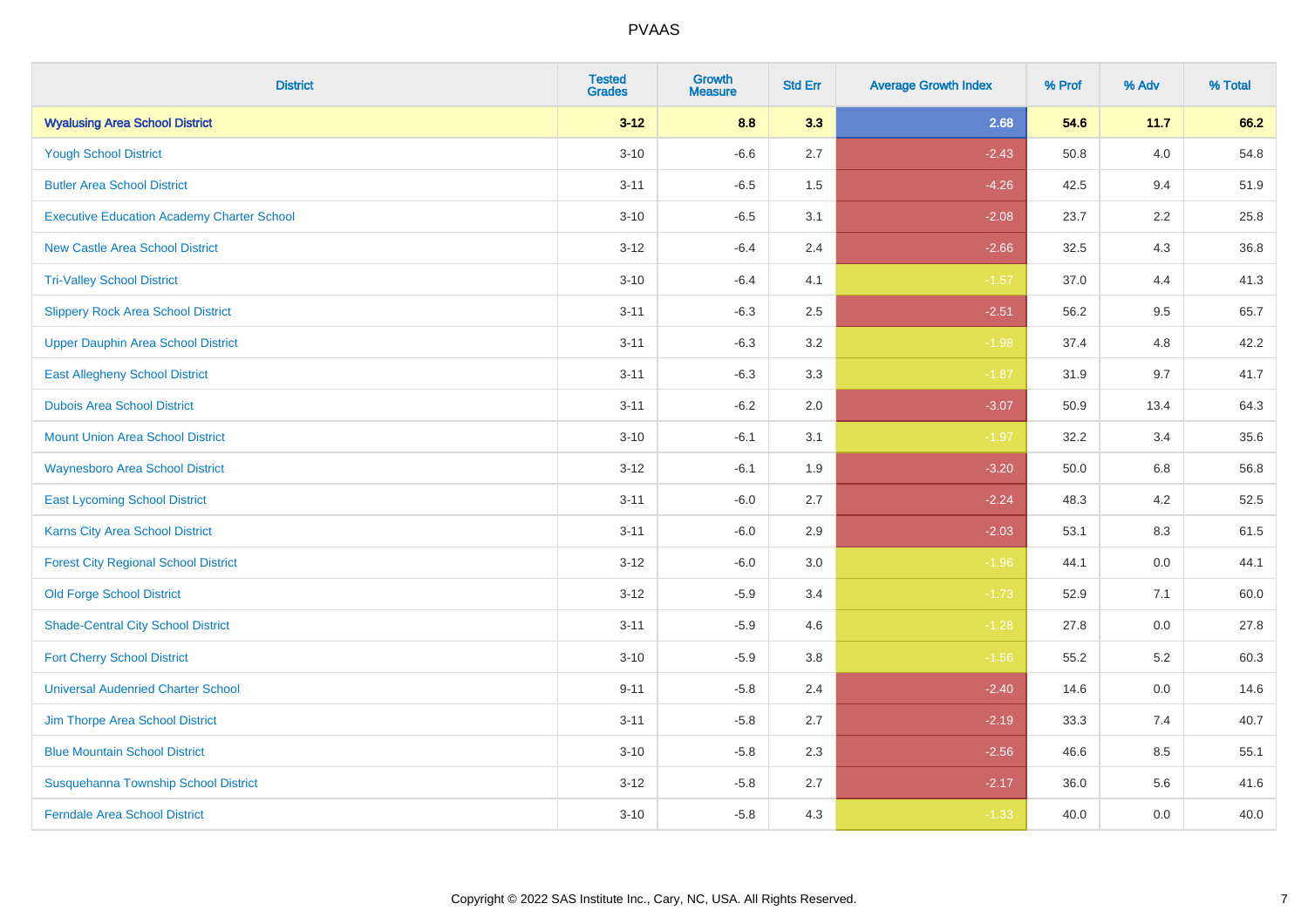| <b>District</b>                                | <b>Tested</b><br><b>Grades</b> | <b>Growth</b><br><b>Measure</b> | <b>Std Err</b> | <b>Average Growth Index</b> | % Prof | % Adv | % Total |
|------------------------------------------------|--------------------------------|---------------------------------|----------------|-----------------------------|--------|-------|---------|
| <b>Wyalusing Area School District</b>          | $3 - 12$                       | 8.8                             | 3.3            | 2.68                        | 54.6   | 11.7  | 66.2    |
| <b>Pequea Valley School District</b>           | $3 - 11$                       | $-5.8$                          | $3.2\,$        | $-1.80$                     | 39.8   | 9.1   | 48.9    |
| <b>Austin Area School District</b>             | $3 - 11$                       | $-5.7$                          | 6.4            | $-0.90$                     | 33.3   | 5.6   | 38.9    |
| <b>Carbon Career &amp; Technical Institute</b> | $9 - 11$                       | $-5.7$                          | 3.6            | $-1.59$                     | 34.5   | 1.2   | 35.7    |
| <b>Claysburg-Kimmel School District</b>        | $3 - 11$                       | $-5.7$                          | 4.0            | $-1.42$                     | 42.9   | 8.2   | 51.0    |
| South Williamsport Area School District        | $3 - 10$                       | $-5.7$                          | 2.5            | $-2.30$                     | 45.5   | 4.5   | 50.0    |
| <b>Fairfield Area School District</b>          | $3 - 11$                       | $-5.6$                          | 3.4            | $-1.66$                     | 57.9   | 4.0   | 61.8    |
| <b>Canton Area School District</b>             | $3 - 11$                       | $-5.5$                          | 3.2            | $-1.75$                     | 40.7   | 2.3   | 43.0    |
| <b>Bermudian Springs School District</b>       | $3 - 11$                       | $-5.5$                          | 2.9            | $-1.94$                     | 56.4   | 6.8   | 63.2    |
| <b>Montrose Area School District</b>           | $3 - 10$                       | $-5.5$                          | 3.0            | $-1.82$                     | 46.7   | 5.4   | 52.2    |
| <b>Trinity Area School District</b>            | $3 - 11$                       | $-5.4$                          | 2.0            | $-2.71$                     | 48.3   | 11.8  | 60.1    |
| Imhotep Institute Charter High School          | $9 - 11$                       | $-5.3$                          | 5.8            | $-0.92$                     | 25.0   | 0.0   | 25.0    |
| <b>Corry Area School District</b>              | $3 - 11$                       | $-5.3$                          | 2.6            | $-2.03$                     | 38.5   | 6.0   | 44.5    |
| <b>Carlisle Area School District</b>           | $3 - 11$                       | $-5.3$                          | 1.9            | $-2.81$                     | 54.0   | 6.3   | 60.3    |
| <b>Indiana Area School District</b>            | $3 - 11$                       | $-5.3$                          | 2.3            | $-2.28$                     | 47.6   | 18.4  | 66.1    |
| <b>Middletown Area School District</b>         | $3 - 11$                       | $-5.3$                          | 2.6            | $-2.05$                     | 46.4   | 5.3   | 51.7    |
| <b>Brentwood Borough School District</b>       | $3 - 11$                       | $-5.3$                          | 3.0            | $-1.72$                     | 52.0   | 6.1   | 58.2    |
| Perseus House Charter School Of Excellence     | $6 - 11$                       | $-5.2$                          | 3.0            | $-1.72$                     | 16.5   | 0.0   | 16.5    |
| <b>Keystone Central School District</b>        | $3 - 11$                       | $-5.1$                          | 2.0            | $-2.46$                     | 44.7   | 4.6   | 49.4    |
| <b>Upper Moreland Township School District</b> | $3 - 11$                       | $-5.0$                          | 2.2            | $-2.31$                     | 57.9   | 4.0   | 61.9    |
| <b>Mount Pleasant Area School District</b>     | $3 - 11$                       | $-5.0$                          | 2.6            | $-1.93$                     | 52.6   | 0.0   | 52.6    |
| <b>Washington School District</b>              | $3 - 11$                       | $-4.9$                          | 2.8            | $-1.76$                     | 30.1   | 2.4   | 32.5    |
| <b>Brandywine Heights Area School District</b> | $3 - 11$                       | $-4.9$                          | 2.7            | $-1.81$                     | 49.2   | 8.2   | 57.4    |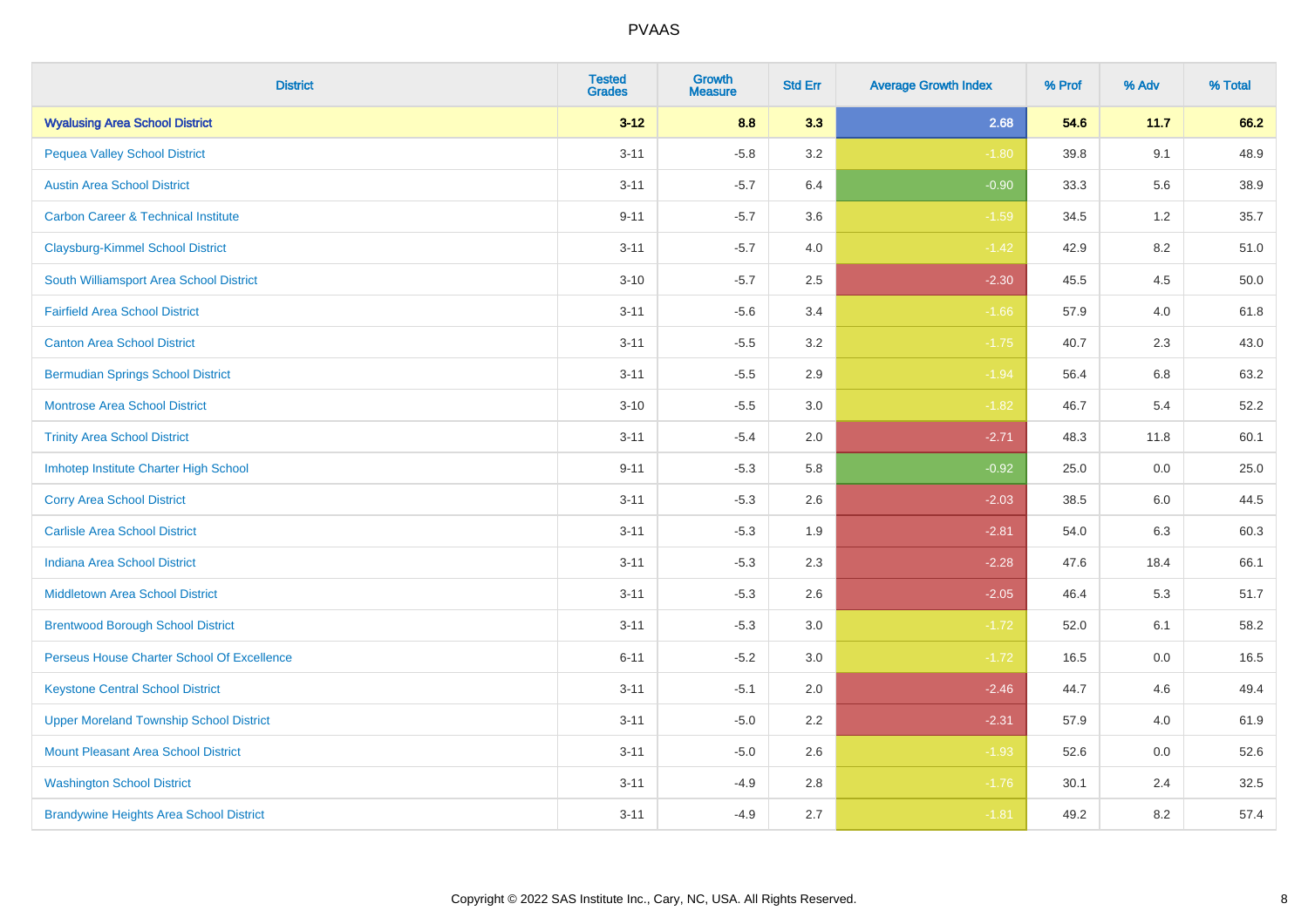| <b>District</b>                               | <b>Tested</b><br><b>Grades</b> | <b>Growth</b><br><b>Measure</b> | <b>Std Err</b> | <b>Average Growth Index</b> | % Prof | % Adv   | % Total |
|-----------------------------------------------|--------------------------------|---------------------------------|----------------|-----------------------------|--------|---------|---------|
| <b>Wyalusing Area School District</b>         | $3 - 12$                       | 8.8                             | 3.3            | 2.68                        | 54.6   | 11.7    | 66.2    |
| Juniata County School District                | $3 - 12$                       | $-4.9$                          | 2.1            | $-2.26$                     | 38.5   | 2.9     | 41.4    |
| <b>Central Columbia School District</b>       | $3 - 12$                       | $-4.8$                          | 2.6            | $-1.86$                     | 53.7   | 14.8    | 68.5    |
| <b>Nazareth Area School District</b>          | $3 - 11$                       | $-4.7$                          | 1.7            | $-2.82$                     | 59.2   | $9.9\,$ | 69.0    |
| <b>Boyertown Area School District</b>         | $3 - 11$                       | $-4.7$                          | 1.5            | $-3.17$                     | 55.2   | 11.3    | 66.5    |
| <b>Apollo-Ridge School District</b>           | $3 - 12$                       | $-4.7$                          | 3.7            | $-1.24$                     | 50.0   | 10.0    | 60.0    |
| <b>Crawford Central School District</b>       | $3 - 11$                       | $-4.7$                          | 2.2            | $-2.15$                     | 40.6   | 10.5    | 51.1    |
| <b>Riverview School District</b>              | $3 - 11$                       | $-4.6$                          | $3.8\,$        | $-1.20$                     | 57.9   | 15.8    | 73.7    |
| <b>West Greene School District</b>            | $3 - 11$                       | $-4.5$                          | 4.3            | $-1.04$                     | 36.6   | 7.3     | 43.9    |
| <b>Greensburg Salem School District</b>       | $3 - 11$                       | $-4.4$                          | 2.4            | $-1.88$                     | 47.6   | 4.9     | 52.4    |
| <b>Coatesville Area School District</b>       | $3 - 11$                       | $-4.4$                          | 1.7            | $-2.62$                     | 36.3   | 4.2     | 40.5    |
| <b>Quakertown Community School District</b>   | $3 - 12$                       | $-4.4$                          | 1.6            | $-2.70$                     | 56.5   | 10.0    | 66.6    |
| <b>Somerset Area School District</b>          | $3 - 11$                       | $-4.4$                          | 2.3            | $-1.93$                     | 44.4   | 14.9    | 59.3    |
| <b>Gillingham Charter School</b>              | $3 - 11$                       | $-4.4$                          | 5.6            | $-0.77$                     | 20.8   | 8.3     | 29.2    |
| <b>Forest Area School District</b>            | $3 - 11$                       | $-4.4$                          | 5.4            | $-0.81$                     | 36.2   | 2.1     | 38.3    |
| Jeannette City School District                | $3 - 11$                       | $-4.3$                          | 3.8            | $-1.13$                     | 46.7   | $7.5\,$ | 54.2    |
| <b>Antietam School District</b>               | $3 - 10$                       | $-4.3$                          | $3.8\,$        | $-1.13$                     | 36.4   | 5.4     | 41.8    |
| <b>Oxford Area School District</b>            | $3 - 11$                       | $-4.3$                          | 1.9            | $-2.26$                     | 41.3   | 8.0     | 49.3    |
| <b>Bristol Borough School District</b>        | $3 - 12$                       | $-4.3$                          | 3.4            | $-1.27$                     | 39.7   | 1.3     | 41.0    |
| <b>Turkeyfoot Valley Area School District</b> | $3 - 12$                       | $-4.3$                          | 5.6            | $-0.76$                     | 22.0   | 5.1     | 27.1    |
| <b>Troy Area School District</b>              | $3 - 10$                       | $-4.3$                          | 3.4            | $-1.26$                     | 43.2   | 5.7     | 48.9    |
| East Pennsboro Area School District           | $3 - 11$                       | $-4.2$                          | 2.5            | $-1.71$                     | 60.8   | 8.5     | 69.3    |
| <b>Ellwood City Area School District</b>      | $3 - 11$                       | $-4.2$                          | 3.2            | $-1.29$                     | 54.1   | 14.1    | 68.2    |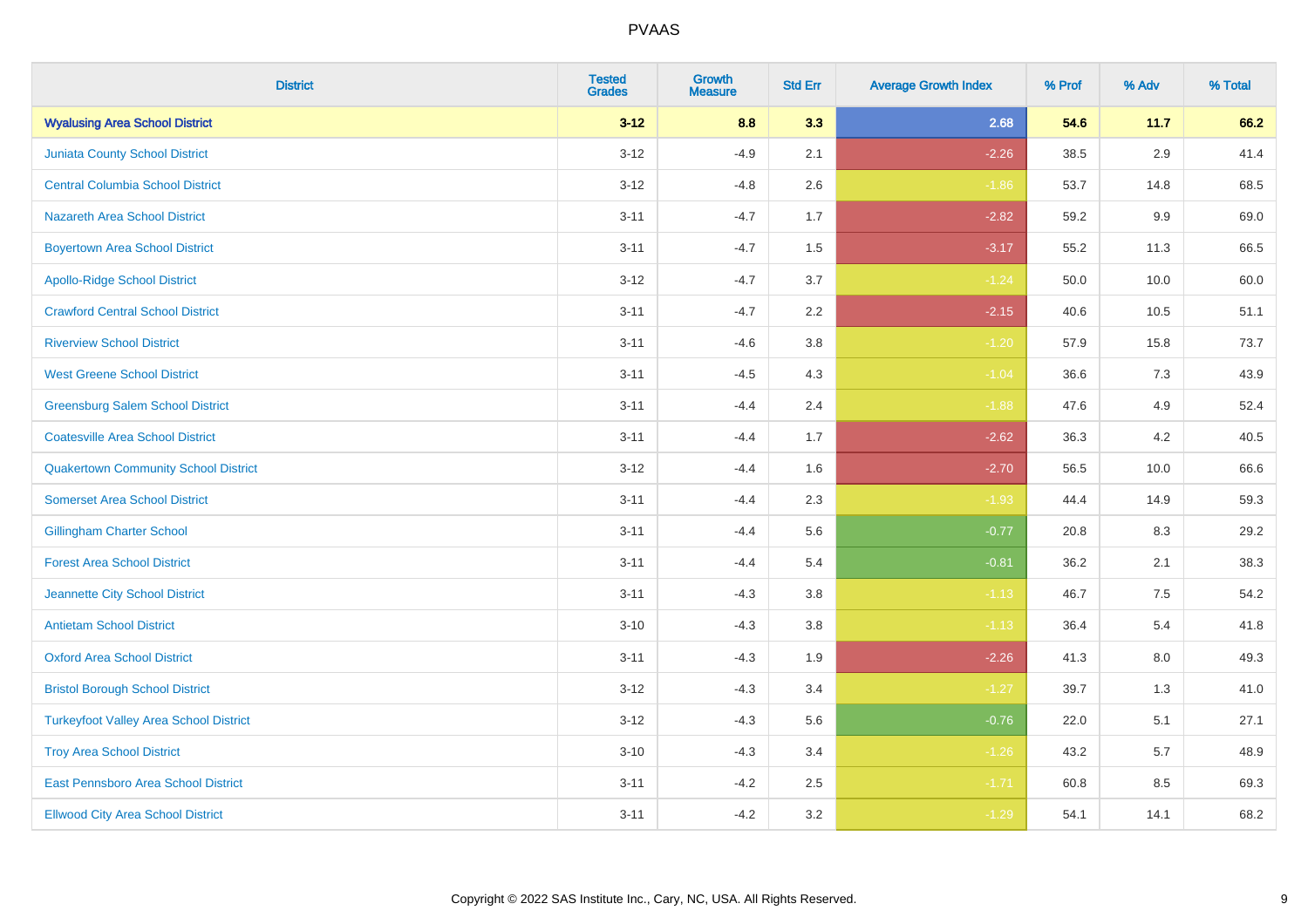| <b>District</b>                                                       | <b>Tested</b><br><b>Grades</b> | <b>Growth</b><br><b>Measure</b> | <b>Std Err</b> | <b>Average Growth Index</b> | % Prof | % Adv   | % Total |
|-----------------------------------------------------------------------|--------------------------------|---------------------------------|----------------|-----------------------------|--------|---------|---------|
| <b>Wyalusing Area School District</b>                                 | $3 - 12$                       | 8.8                             | 3.3            | 2.68                        | 54.6   | 11.7    | 66.2    |
| <b>MaST Community Charter School</b>                                  | $3 - 10$                       | $-4.1$                          | 2.7            | $-1.52$                     | 44.0   | 9.5     | 53.4    |
| <b>Easton Area School District</b>                                    | $3 - 12$                       | $-4.1$                          | 1.4            | $-2.91$                     | 39.9   | 4.0     | 43.9    |
| <b>Cambria Heights School District</b>                                | $3 - 10$                       | $-4.1$                          | 3.1            | $-1.32$                     | 51.0   | $6.0\,$ | 57.0    |
| <b>Elk Lake School District</b>                                       | $3 - 11$                       | $-4.0$                          | 3.3            | $-1.23$                     | 46.2   | 3.3     | 49.4    |
| <b>Pottstown School District</b>                                      | $3-12$                         | $-4.0$                          | 2.4            | $-1.68$                     | 29.8   | 1.2     | 31.0    |
| <b>Gettysburg Area School District</b>                                | $3 - 11$                       | $-4.0$                          | 2.1            | $-1.89$                     | 45.3   | 14.0    | 59.3    |
| Preparatory Charter School Of Mathematics, Science, Tech, And Careers | $9 - 10$                       | $-4.0$                          | 2.5            | $-1.59$                     | 15.0   | 0.0     | 15.0    |
| <b>Sullivan County School District</b>                                | $3 - 10$                       | $-4.0$                          | 4.4            | $-0.90$                     | 66.7   | 2.6     | 69.2    |
| <b>Westmont Hilltop School District</b>                               | $3 - 11$                       | $-4.0$                          | 2.8            | $-1.40$                     | 36.3   | 13.3    | 49.6    |
| <b>Juniata Valley School District</b>                                 | $3 - 11$                       | $-3.9$                          | 3.5            | $-1.10$                     | 44.4   | 3.5     | 47.8    |
| <b>Big Beaver Falls Area School District</b>                          | $3 - 11$                       | $-3.9$                          | 3.3            | $-1.18$                     | 34.1   | 3.5     | 37.6    |
| <b>York Co School Of Technology</b>                                   | $9 - 12$                       | $-3.8$                          | 1.7            | $-2.22$                     | 39.1   | 5.6     | 44.7    |
| <b>Valley Grove School District</b>                                   | $3 - 10$                       | $-3.7$                          | 3.7            | $-1.01$                     | 51.2   | 6.1     | 57.3    |
| <b>Kane Area School District</b>                                      | $3 - 10$                       | $-3.7$                          | 3.2            | $-1.17$                     | 39.5   | 9.9     | 49.4    |
| <b>Conemaugh Township Area School District</b>                        | $3 - 12$                       | $-3.7$                          | 3.4            | $-1.09$                     | 53.8   | 17.6    | 71.4    |
| <b>Kiski Area School District</b>                                     | $3 - 11$                       | $-3.7$                          | 2.0            | $-1.86$                     | 57.4   | 10.4    | 67.8    |
| <b>Twin Valley School District</b>                                    | $3 - 12$                       | $-3.6$                          | 2.1            | $-1.69$                     | 49.6   | 7.1     | 56.8    |
| <b>Perkiomen Valley School District</b>                               | $3 - 11$                       | $-3.5$                          | 1.6            | $-2.18$                     | 53.8   | 13.4    | 67.2    |
| <b>Fannett-Metal School District</b>                                  | $3 - 11$                       | $-3.4$                          | 5.1            | $-0.67$                     | 38.7   | 8.1     | 46.8    |
| <b>Chestnut Ridge School District</b>                                 | $3 - 12$                       | $-3.4$                          | 2.9            | $-1.17$                     | 46.6   | 5.8     | 52.4    |
| <b>Pittsburgh School District</b>                                     | $3 - 11$                       | $-3.3$                          | 1.1            | $-3.04$                     | 33.9   | 8.2     | 42.1    |
| <b>Riverside School District</b>                                      | $3 - 11$                       | $-3.2$                          | 3.0            | $-1.09$                     | 43.0   | 9.0     | 52.0    |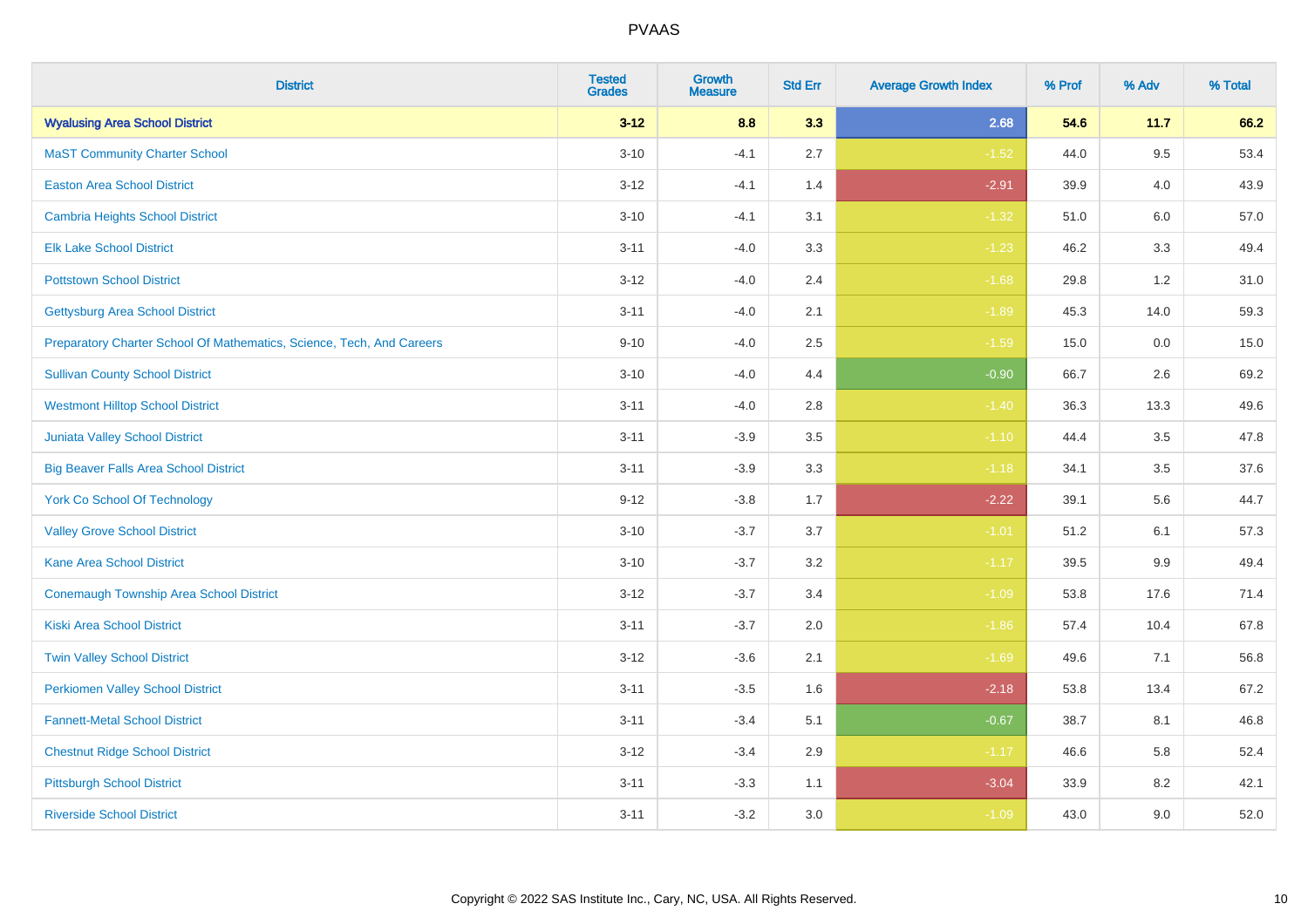| <b>District</b>                                         | <b>Tested</b><br><b>Grades</b> | <b>Growth</b><br><b>Measure</b> | <b>Std Err</b> | <b>Average Growth Index</b> | % Prof | % Adv | % Total |
|---------------------------------------------------------|--------------------------------|---------------------------------|----------------|-----------------------------|--------|-------|---------|
| <b>Wyalusing Area School District</b>                   | $3 - 12$                       | 8.8                             | 3.3            | 2.68                        | 54.6   | 11.7  | 66.2    |
| <b>Conemaugh Valley School District</b>                 | $3 - 12$                       | $-3.2$                          | 4.1            | $-0.78$                     | 48.2   | 5.6   | 53.7    |
| <b>Columbia Borough School District</b>                 | $3 - 12$                       | $-3.1$                          | 3.5            | $-0.89$                     | 29.5   | 1.9   | 31.4    |
| <b>Northeast Bradford School District</b>               | $3 - 10$                       | $-3.1$                          | 4.0            | $-0.78$                     | 33.9   | 3.4   | 37.3    |
| <b>Greater Johnstown School District</b>                | $3 - 11$                       | $-3.1$                          | 2.6            | $-1.19$                     | 26.1   | 0.0   | 26.1    |
| <b>Greencastle-Antrim School District</b>               | $3 - 11$                       | $-3.0$                          | 2.2            | $-1.36$                     | 62.4   | 9.9   | 72.3    |
| Center For Student Learning Charter School At Pennsbury | $6 - 12$                       | $-2.9$                          | 6.1            | $-0.47$                     | 42.9   | 0.0   | 42.9    |
| <b>Scranton School District</b>                         | $3 - 12$                       | $-2.9$                          | 2.4            | $-1.22$                     | 45.6   | 3.6   | 49.1    |
| Oil City Area School District                           | $3 - 11$                       | $-2.9$                          | 2.6            | $-1.08$                     | 44.4   | 5.8   | 50.2    |
| <b>Quaker Valley School District</b>                    | $3 - 11$                       | $-2.8$                          | 2.6            | $-1.08$                     | 55.2   | 13.2  | 68.4    |
| <b>Susquehanna Community School District</b>            | $3 - 11$                       | $-2.8$                          | 4.2            | $-0.66$                     | 49.4   | 6.9   | 56.3    |
| <b>Chichester School District</b>                       | $3 - 11$                       | $-2.7$                          | 2.3            | $-1.17$                     | 44.6   | 6.6   | 51.2    |
| <b>Lewisburg Area School District</b>                   | $3 - 11$                       | $-2.7$                          | 2.6            | $-1.03$                     | 57.0   | 18.5  | 75.6    |
| Shenango Area School District                           | $3 - 11$                       | $-2.6$                          | 3.3            | $-0.79$                     | 50.6   | 13.9  | 64.6    |
| <b>Charleroi School District</b>                        | $3 - 11$                       | $-2.6$                          | 3.0            | $-0.86$                     | 55.7   | 7.4   | 63.1    |
| <b>Dallas School District</b>                           | $3 - 11$                       | $-2.5$                          | 2.2            | $-1.12$                     | 54.9   | 7.6   | 62.4    |
| <b>Clarion-Limestone Area School District</b>           | $3-12$                         | $-2.5$                          | 4.1            | $-0.60$                     | 56.8   | 6.8   | 63.6    |
| North Pocono School District                            | $3 - 11$                       | $-2.3$                          | 3.4            | $-0.68$                     | 52.0   | 16.4  | 68.5    |
| <b>Wyoming Valley West School District</b>              | $3 - 11$                       | $-2.2$                          | 2.4            | $-0.91$                     | 49.4   | 3.0   | 52.4    |
| <b>Burgettstown Area School District</b>                | $3 - 11$                       | $-2.1$                          | 3.4            | $-0.62$                     | 50.0   | 1.4   | 51.4    |
| <b>Bald Eagle Area School District</b>                  | $3 - 11$                       | $-2.1$                          | 2.7            | $-0.75$                     | 48.4   | 9.4   | 57.7    |
| Huntingdon Area School District                         | $3 - 11$                       | $-2.0$                          | 2.7            | $-0.72$                     | 36.8   | 10.3  | 47.0    |
| Hope For Hyndman Charter School                         | $3 - 11$                       | $-2.0$                          | 6.1            | $-0.32$                     | 33.3   | 0.0   | 33.3    |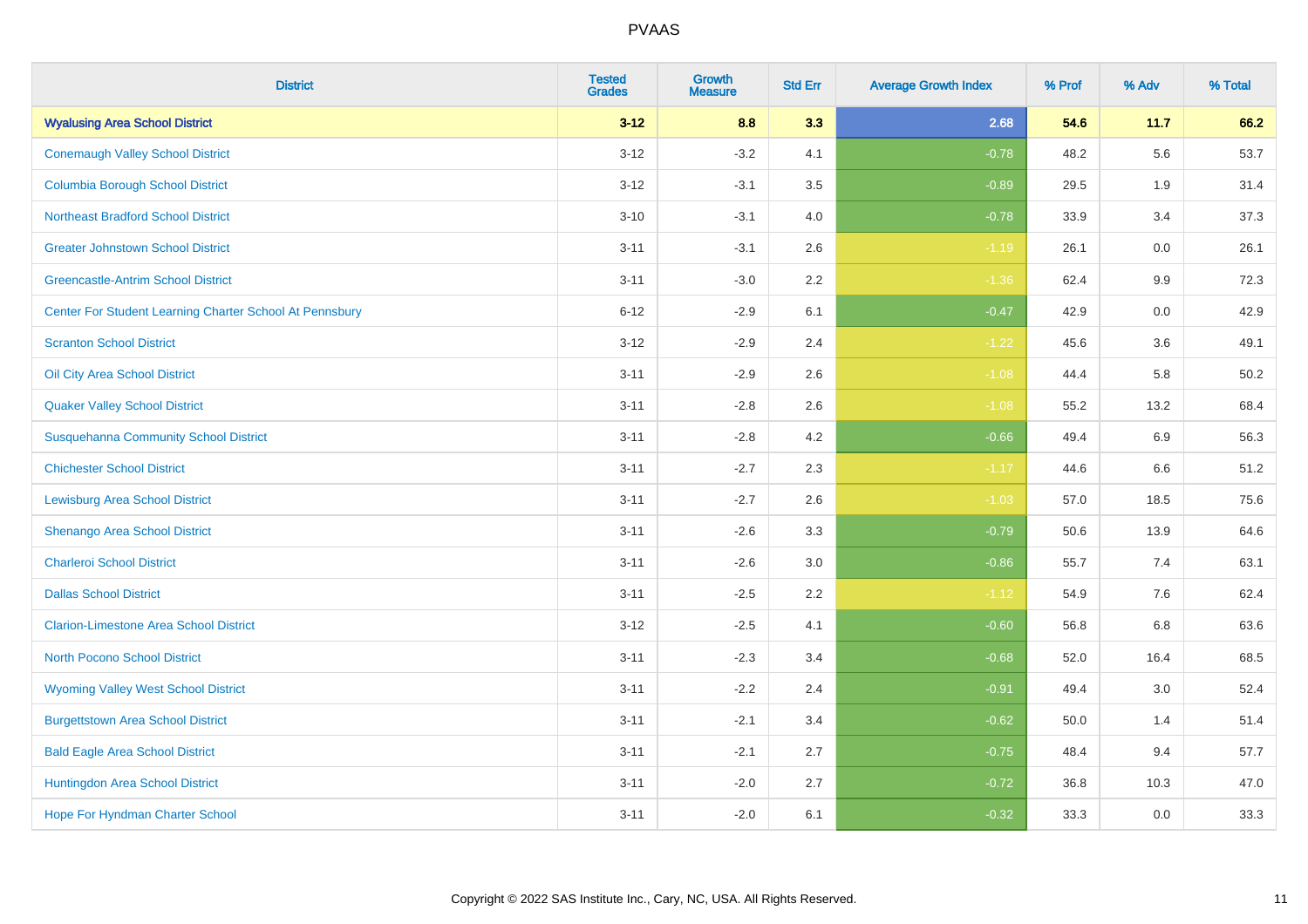| <b>District</b>                          | <b>Tested</b><br><b>Grades</b> | <b>Growth</b><br><b>Measure</b> | <b>Std Err</b> | <b>Average Growth Index</b> | % Prof | % Adv   | % Total |
|------------------------------------------|--------------------------------|---------------------------------|----------------|-----------------------------|--------|---------|---------|
| <b>Wyalusing Area School District</b>    | $3 - 12$                       | 8.8                             | 3.3            | 2.68                        | 54.6   | 11.7    | 66.2    |
| <b>Montour School District</b>           | $3 - 11$                       | $-1.8$                          | 2.1            | $-0.88$                     | 61.4   | 15.1    | 76.5    |
| <b>North Hills School District</b>       | $3 - 11$                       | $-1.8$                          | 1.8            | $-0.96$                     | 59.1   | 14.1    | 73.2    |
| <b>Phoenixville Area School District</b> | $3 - 11$                       | $-1.7$                          | 2.1            | $-0.83$                     | 59.9   | 10.6    | 70.5    |
| <b>Chartiers Valley School District</b>  | $3 - 11$                       | $-1.7$                          | 2.0            | $-0.81$                     | 54.7   | 8.4     | 63.1    |
| <b>Mid Valley School District</b>        | $3 - 10$                       | $-1.7$                          | 3.0            | $-0.55$                     | 45.1   | 7.8     | 52.9    |
| South Side Area School District          | $3 - 11$                       | $-1.6$                          | 3.3            | $-0.48$                     | 50.0   | $6.8\,$ | 56.8    |
| <b>Cornell School District</b>           | $3 - 11$                       | $-1.6$                          | 5.0            | $-0.32$                     | 33.8   | 1.5     | 35.4    |
| <b>Lehighton Area School District</b>    | $3 - 11$                       | $-1.6$                          | 2.3            | $-0.70$                     | 51.1   | 5.6     | 56.7    |
| <b>Central Greene School District</b>    | $3 - 11$                       | $-1.6$                          | 2.8            | $-0.55$                     | 54.2   | 2.8     | 57.0    |
| <b>Lebanon School District</b>           | $3 - 11$                       | $-1.6$                          | 1.9            | $-0.80$                     | 24.4   | 2.6     | 27.0    |
| <b>Sharpsville Area School District</b>  | $3 - 11$                       | $-1.4$                          | 3.5            | $-0.40$                     | 55.2   | 13.4    | 68.7    |
| <b>Seneca Valley School District</b>     | $3 - 11$                       | $-1.4$                          | 1.4            | $-0.99$                     | 57.2   | 11.4    | 68.6    |
| <b>Cheltenham School District</b>        | $3 - 11$                       | $-1.4$                          | 2.1            | $-0.67$                     | 46.1   | 10.0    | 56.1    |
| <b>Wyoming Area School District</b>      | $3 - 10$                       | $-1.3$                          | 2.6            | $-0.50$                     | 53.8   | 10.8    | 64.6    |
| <b>Bellwood-Antis School District</b>    | $3 - 10$                       | $-1.2$                          | 3.2            | $-0.39$                     | 55.1   | 10.1    | 65.2    |
| <b>Palmerton Area School District</b>    | $3 - 11$                       | $-1.2$                          | 3.0            | $-0.39$                     | 57.4   | 5.0     | 62.4    |
| Mt Lebanon School District               | $3 - 11$                       | $-1.0$                          | 1.5            | $-0.70$                     | 61.9   | 24.0    | 85.9    |
| <b>North Schuylkill School District</b>  | $3 - 11$                       | $-1.0$                          | 2.4            | $-0.42$                     | 41.8   | 5.1     | 46.8    |
| <b>Manheim Township School District</b>  | $3 - 12$                       | $-0.9$                          | 1.6            | $-0.58$                     | 53.2   | 15.5    | 68.7    |
| <b>Lakeview School District</b>          | $3 - 11$                       | $-0.9$                          | 3.7            | $-0.24$                     | 60.3   | 3.2     | 63.5    |
| <b>Glendale School District</b>          | $3 - 10$                       | $-0.9$                          | 3.7            | $-0.24$                     | 50.0   | 5.4     | 55.4    |
| <b>Conewago Valley School District</b>   | $3-12$                         | $-0.9$                          | 2.0            | $-0.45$                     | 51.7   | 9.6     | 61.3    |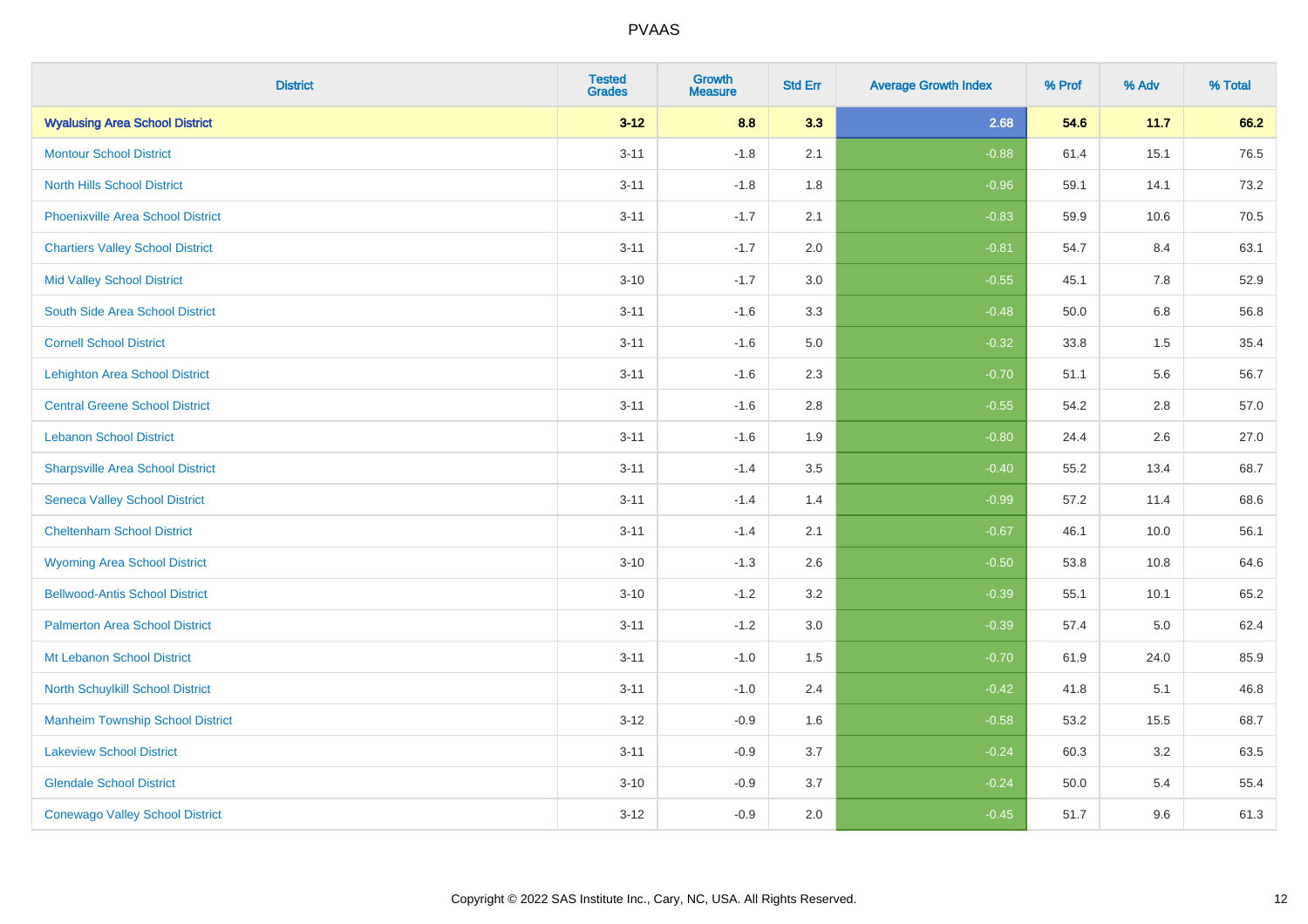| <b>District</b>                                    | <b>Tested</b><br><b>Grades</b> | <b>Growth</b><br><b>Measure</b> | <b>Std Err</b> | <b>Average Growth Index</b> | % Prof | % Adv   | % Total |
|----------------------------------------------------|--------------------------------|---------------------------------|----------------|-----------------------------|--------|---------|---------|
| <b>Wyalusing Area School District</b>              | $3 - 12$                       | 8.8                             | 3.3            | 2.68                        | 54.6   | 11.7    | 66.2    |
| <b>Elizabethtown Area School District</b>          | $3 - 12$                       | $-0.9$                          | 1.9            | $-0.47$                     | 50.0   | 11.2    | 61.2    |
| <b>Millville Area School District</b>              | $3 - 12$                       | $-0.9$                          | 4.7            | $-0.18$                     | 51.4   | 5.4     | 56.8    |
| <b>Bangor Area School District</b>                 | $3 - 12$                       | $-0.9$                          | 2.0            | $-0.43$                     | 44.3   | 4.7     | 49.0    |
| <b>Canon-Mcmillan School District</b>              | $3 - 11$                       | $-0.8$                          | 1.6            | $-0.50$                     | 58.7   | 15.9    | 74.6    |
| <b>Shaler Area School District</b>                 | $3 - 11$                       | $-0.8$                          | 1.9            | $-0.43$                     | 49.1   | 9.6     | 58.7    |
| <b>Albert Gallatin Area School District</b>        | $3 - 11$                       | $-0.8$                          | 2.4            | $-0.32$                     | 54.5   | 10.0    | 64.6    |
| <b>Westinghouse Arts Academy Charter School</b>    | $9 - 10$                       | $-0.7$                          | 3.6            | $-0.19$                     | 59.2   | 8.4     | 67.6    |
| <b>Achievement House Charter School</b>            | $7 - 11$                       | $-0.7$                          | 4.0            | $-0.17$                     | 32.5   | 2.6     | 35.1    |
| <b>Otto-Eldred School District</b>                 | $3 - 11$                       | $-0.7$                          | 4.2            | $-0.15$                     | 56.2   | 6.2     | 62.5    |
| <b>Panther Valley School District</b>              | $3 - 12$                       | $-0.6$                          | 3.3            | $-0.19$                     | 47.9   | 4.3     | 52.1    |
| <b>Tuscarora School District</b>                   | $3 - 11$                       | $-0.6$                          | 2.3            | $-0.27$                     | 45.1   | 8.1     | 53.2    |
| <b>Girard School District</b>                      | $3 - 11$                       | $-0.6$                          | 2.7            | $-0.22$                     | 53.9   | 15.6    | 69.6    |
| <b>Mount Carmel Area School District</b>           | $3 - 11$                       | $-0.6$                          | 3.1            | $-0.18$                     | 45.3   | 2.1     | 47.4    |
| <b>Central Fulton School District</b>              | $3 - 11$                       | $-0.5$                          | 3.5            | $-0.14$                     | 51.4   | 8.6     | 60.0    |
| Philadelphia Electrical & Tech Charter High School | $10 - 10$                      | $-0.5$                          | 2.9            | $-0.15$                     | 8.8    | $0.0\,$ | $8.8\,$ |
| <b>Blue Ridge School District</b>                  | $3 - 11$                       | $-0.5$                          | 3.6            | $-0.12$                     | 44.6   | 3.1     | 47.7    |
| <b>Oley Valley School District</b>                 | $3 - 11$                       | $-0.4$                          | 2.8            | $-0.15$                     | 43.1   | 12.9    | 56.0    |
| <b>Harrisburg City School District</b>             | $3 - 11$                       | $-0.4$                          | 2.1            | $-0.19$                     | 15.1   | 0.4     | 15.5    |
| <b>Penn Manor School District</b>                  | $3 - 11$                       | $-0.4$                          | 1.6            | $-0.25$                     | 51.9   | 12.6    | 64.5    |
| New Kensington-Arnold School District              | $3 - 11$                       | $-0.4$                          | 3.8            | $-0.10$                     | 40.7   | 3.7     | 44.4    |
| <b>Crestwood School District</b>                   | $3 - 11$                       | $-0.4$                          | 2.4            | $-0.17$                     | 57.4   | 17.0    | 74.4    |
| <b>Southern Lehigh School District</b>             | $3 - 11$                       | $-0.4$                          | 2.3            | $-0.17$                     | 66.1   | 11.9    | 78.0    |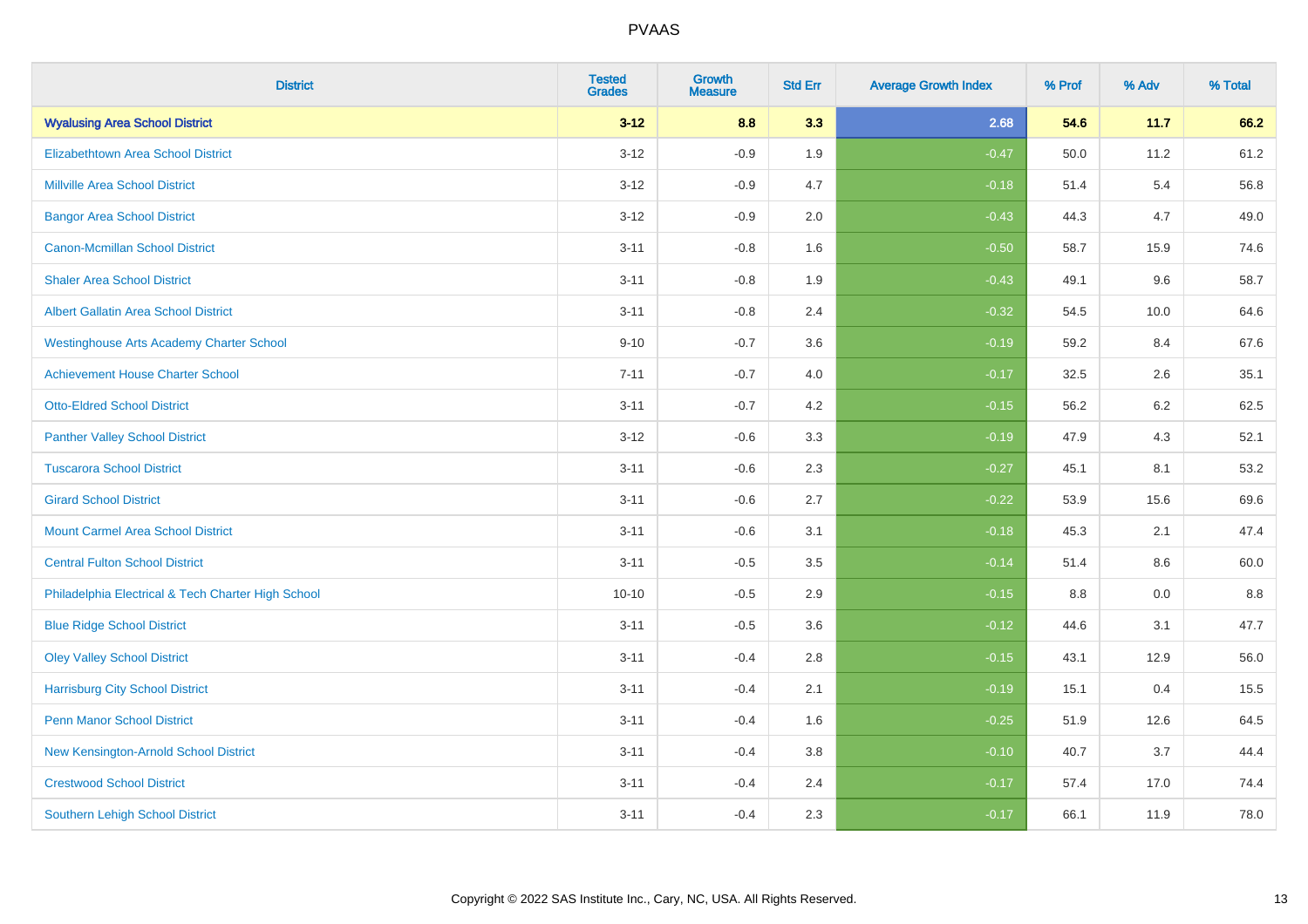| <b>District</b>                          | <b>Tested</b><br><b>Grades</b> | <b>Growth</b><br><b>Measure</b> | <b>Std Err</b> | <b>Average Growth Index</b> | % Prof | % Adv | % Total |
|------------------------------------------|--------------------------------|---------------------------------|----------------|-----------------------------|--------|-------|---------|
| <b>Wyalusing Area School District</b>    | $3 - 12$                       | 8.8                             | 3.3            | 2.68                        | 54.6   | 11.7  | 66.2    |
| <b>Bellefonte Area School District</b>   | $3 - 11$                       | $-0.4$                          | 2.2            | $-0.17$                     | 47.6   | 10.6  | 58.2    |
| <b>Avella Area School District</b>       | $3 - 12$                       | $-0.3$                          | 4.7            | $-0.05$                     | 49.3   | 14.5  | 63.8    |
| <b>Chester-Upland School District</b>    | $3 - 11$                       | $-0.3$                          | 2.7            | $-0.09$                     | 13.8   | 0.8   | 14.6    |
| <b>Mercer Area School District</b>       | $3 - 11$                       | $-0.2$                          | 3.3            | $-0.06$                     | 56.0   | 8.0   | 64.0    |
| <b>Kutztown Area School District</b>     | $3 - 12$                       | $-0.2$                          | 3.2            | $-0.05$                     | 55.4   | 13.3  | 68.7    |
| <b>Warren County School District</b>     | $3 - 11$                       | $-0.1$                          | 1.8            | $-0.06$                     | 37.2   | 5.3   | 42.6    |
| <b>Susquenita School District</b>        | $3 - 11$                       | $-0.1$                          | 2.8            | $-0.01$                     | 47.7   | 10.1  | 57.8    |
| Penn Cambria School District             | $3 - 11$                       | $-0.0$                          | 2.7            | $-0.01$                     | 61.5   | 7.7   | 69.2    |
| <b>Wilkes-Barre Area School District</b> | $3 - 11$                       | 0.1                             | 3.2            | 0.02                        | 35.5   | 5.4   | 40.9    |
| East Stroudsburg Area School District    | $3 - 11$                       | 0.1                             | 1.6            | 0.05                        | 45.8   | 7.8   | 53.6    |
| <b>Hempfield School District</b>         | $3 - 11$                       | 0.1                             | 1.4            | 0.08                        | 58.2   | 9.9   | 68.2    |
| <b>West Branch Area School District</b>  | $3 - 11$                       | $0.2\,$                         | 3.8            | 0.05                        | 47.2   | 1.9   | 49.1    |
| Northern Lebanon School District         | $3 - 11$                       | 0.4                             | 2.5            | 0.15                        | 28.0   | 3.0   | 31.0    |
| <b>Danville Area School District</b>     | $3 - 11$                       | 0.4                             | 2.6            | 0.15                        | 57.4   | 18.4  | 75.7    |
| <b>Jersey Shore Area School District</b> | $3 - 11$                       | 0.5                             | 2.6            | 0.21                        | 47.1   | 9.2   | 56.2    |
| <b>Reynolds School District</b>          | $3 - 10$                       | 0.5                             | 3.4            | 0.16                        | 52.1   | 7.0   | 59.2    |
| <b>Brockway Area School District</b>     | $3 - 11$                       | 0.6                             | 3.6            | 0.16                        | 49.2   | 7.7   | 56.9    |
| <b>Smethport Area School District</b>    | $3 - 12$                       | 0.6                             | 3.9            | 0.15                        | 37.0   | 1.8   | 38.9    |
| <b>Greater Latrobe School District</b>   | $3 - 11$                       | 0.6                             | 1.9            | 0.31                        | 55.5   | 14.1  | 69.5    |
| <b>Lower Dauphin School District</b>     | $3 - 11$                       | 0.6                             | 1.9            | 0.33                        | 49.2   | 12.6  | 61.8    |
| <b>Bloomsburg Area School District</b>   | $3 - 10$                       | 0.7                             | 3.0            | 0.23                        | 55.9   | 11.8  | 67.6    |
| Insight PA Cyber Charter School          | $3 - 11$                       | 0.7                             | 5.7            | 0.12                        | 50.0   | 4.8   | 54.8    |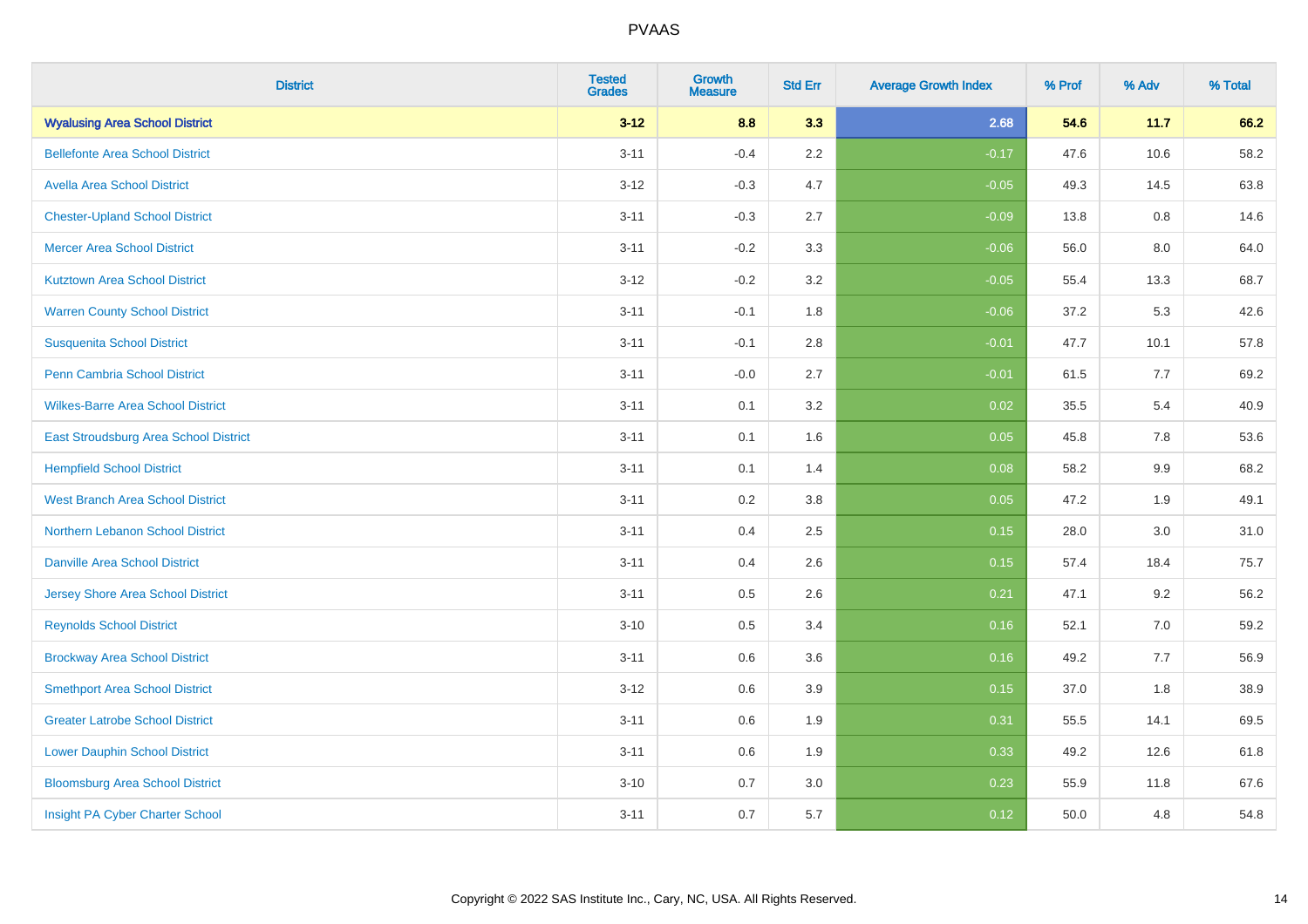| <b>District</b>                               | <b>Tested</b><br><b>Grades</b> | <b>Growth</b><br><b>Measure</b> | <b>Std Err</b> | <b>Average Growth Index</b> | % Prof | % Adv   | % Total |
|-----------------------------------------------|--------------------------------|---------------------------------|----------------|-----------------------------|--------|---------|---------|
| <b>Wyalusing Area School District</b>         | $3 - 12$                       | 8.8                             | 3.3            | 2.68                        | 54.6   | 11.7    | 66.2    |
| Lehigh Valley Academy Regional Charter School | $3 - 11$                       | 0.7                             | 2.3            | 0.32                        | 46.3   | $5.0\,$ | 51.4    |
| <b>Greenville Area School District</b>        | $3 - 11$                       | 0.7                             | 2.9            | 0.26                        | 53.4   | 6.9     | 60.3    |
| <b>Gateway School District</b>                | $3 - 11$                       | $0.8\,$                         | 2.2            | 0.38                        | 52.1   | 13.8    | 65.9    |
| <b>Wyomissing Area School District</b>        | $3 - 12$                       | 0.8                             | 2.6            | 0.33                        | 55.7   | 17.6    | 73.3    |
| <b>Wallingford-Swarthmore School District</b> | $3 - 10$                       | 0.9                             | 2.4            | 0.38                        | 64.4   | 22.7    | 87.1    |
| <b>South Eastern School District</b>          | $3 - 11$                       | 0.9                             | 2.4            | 0.39                        | 54.8   | 6.6     | 61.4    |
| <b>Radnor Township School District</b>        | $3 - 12$                       | 1.0                             | 2.1            | 0.50                        | 65.0   | 23.2    | 88.2    |
| <b>Lakeland School District</b>               | $3 - 11$                       | 1.1                             | 2.8            | 0.38                        | 48.6   | 3.7     | 52.3    |
| <b>Upper Adams School District</b>            | $3 - 11$                       | 1.3                             | 2.9            | 0.47                        | 55.2   | 8.6     | 63.8    |
| <b>Schuylkill Valley School District</b>      | $3 - 11$                       | 1.4                             | 2.5            | 0.56                        | 55.1   | 10.2    | 65.3    |
| <b>Newport School District</b>                | $3 - 12$                       | 1.4                             | 3.5            | 0.41                        | 51.5   | 10.3    | 61.8    |
| <b>Tussey Mountain School District</b>        | $3 - 12$                       | 1.5                             | 3.7            | 0.40                        | 38.6   | 1.8     | 40.4    |
| <b>Central Bucks School District</b>          | $3 - 11$                       | 1.6                             | 0.9            | 1.66                        | 63.0   | 16.8    | 79.8    |
| <b>Bensalem Township School District</b>      | $3 - 11$                       | 1.6                             | 1.6            | 0.98                        | 38.8   | 8.3     | 47.1    |
| <b>Athens Area School District</b>            | $3 - 11$                       | 1.6                             | 2.5            | 0.64                        | 46.9   | 7.6     | 54.5    |
| <b>Purchase Line School District</b>          | $3 - 12$                       | 1.7                             | 3.5            | 0.47                        | 43.1   | 5.4     | 48.5    |
| South Fayette Township School District        | $3 - 11$                       | 1.7                             | 2.0            | 0.88                        | 61.0   | 26.5    | 87.6    |
| <b>Baldwin-Whitehall School District</b>      | $3 - 11$                       | 1.8                             | 1.9            | 0.94                        | 58.6   | 8.6     | 67.1    |
| <b>Laurel School District</b>                 | $3 - 11$                       | 1.8                             | 3.1            | 0.59                        | 70.1   | 2.3     | 72.4    |
| <b>West Jefferson Hills School District</b>   | $3 - 11$                       | 1.8                             | 2.1            | 0.88                        | 55.7   | 20.8    | 76.4    |
| <b>Williamsport Area School District</b>      | $3 - 11$                       | 1.9                             | 1.8            | 1.04                        | 44.1   | 12.8    | 56.9    |
| <b>Union Area School District</b>             | $3 - 11$                       | 1.9                             | 4.3            | 0.44                        | 61.5   | 0.0     | 61.5    |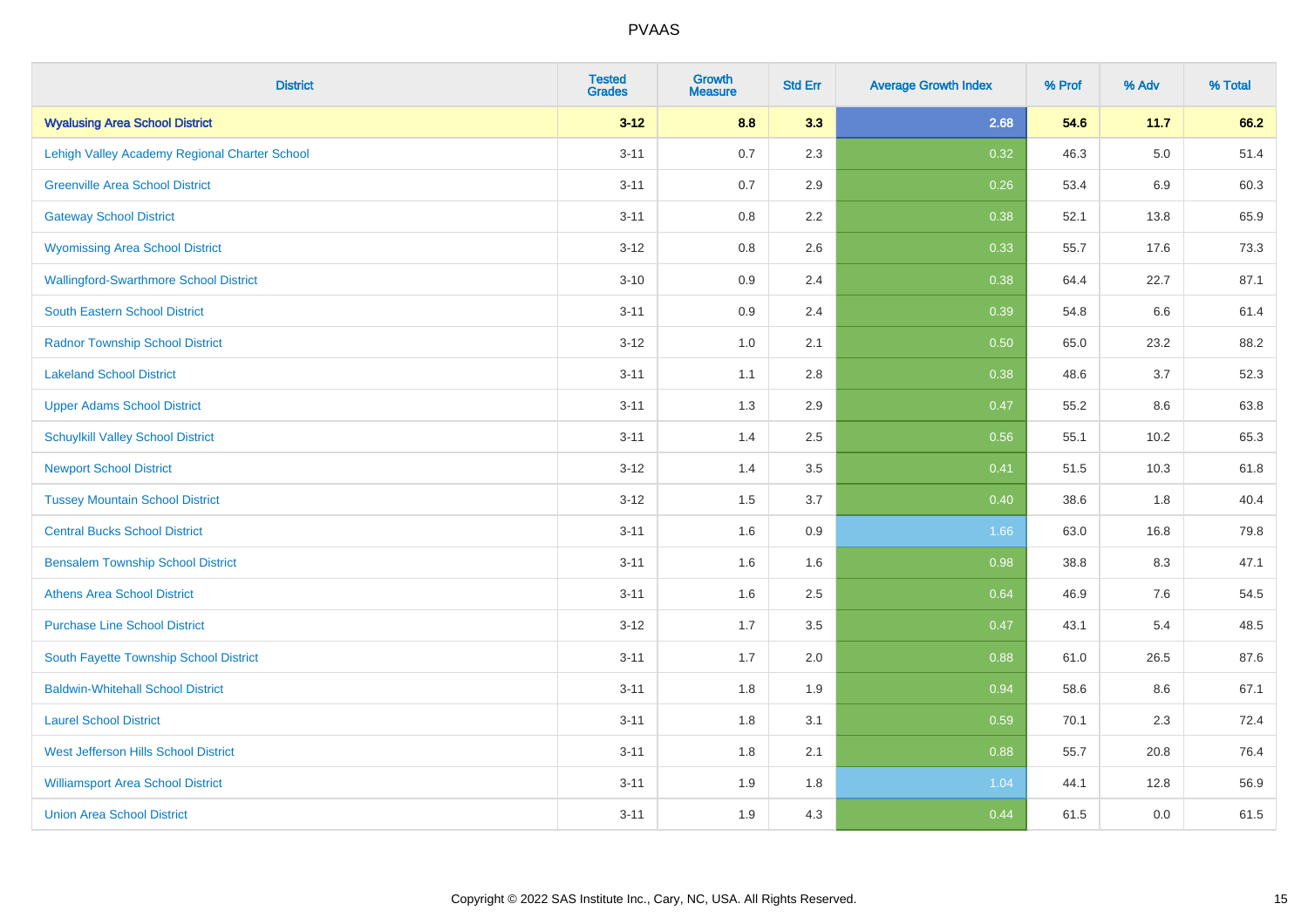| <b>District</b>                                | <b>Tested</b><br><b>Grades</b> | <b>Growth</b><br><b>Measure</b> | <b>Std Err</b> | <b>Average Growth Index</b> | % Prof | % Adv | % Total |
|------------------------------------------------|--------------------------------|---------------------------------|----------------|-----------------------------|--------|-------|---------|
| <b>Wyalusing Area School District</b>          | $3 - 12$                       | 8.8                             | 3.3            | 2.68                        | 54.6   | 11.7  | 66.2    |
| <b>Franklin Regional School District</b>       | $3 - 11$                       | 2.0                             | 1.9            | 1.02                        | 66.7   | 15.5  | 82.1    |
| <b>Marple Newtown School District</b>          | $3 - 11$                       | 2.0                             | 2.4            | 0.81                        | 57.6   | 12.8  | 70.4    |
| <b>Lower Moreland Township School District</b> | $3 - 11$                       | 2.0                             | 2.2            | 0.95                        | 62.8   | 17.0  | 79.8    |
| <b>Mastery Charter School - Thomas Campus</b>  | $3 - 10$                       | 2.1                             | 6.2            | 0.33                        | 28.6   | 0.0   | 28.6    |
| <b>Mcguffey School District</b>                | $3 - 11$                       | 2.1                             | 2.6            | 0.81                        | 57.7   | 3.1   | 60.8    |
| <b>Manheim Central School District</b>         | $3 - 11$                       | 2.1                             | 2.1            | 1.01                        | 53.2   | 11.6  | 64.8    |
| <b>United School District</b>                  | $3 - 11$                       | 2.1                             | 3.4            | 0.63                        | 60.3   | 6.6   | 66.9    |
| Northwestern Lehigh School District            | $3 - 11$                       | 2.2                             | 2.3            | 0.93                        | 53.3   | 9.7   | 63.0    |
| <b>Galeton Area School District</b>            | $3 - 11$                       | 2.2                             | 5.3            | 0.42                        | 41.3   | 4.4   | 45.6    |
| <b>Roberto Clemente Charter School</b>         | $3 - 12$                       | 2.2                             | 4.9            | 0.45                        | 27.5   | 5.0   | 32.5    |
| <b>Hanover Area School District</b>            | $3 - 11$                       | 2.2                             | 4.6            | 0.48                        | 42.9   | 5.7   | 48.6    |
| <b>Union School District</b>                   | $3 - 12$                       | 2.3                             | 4.2            | 0.54                        | 32.6   | 7.0   | 39.5    |
| <b>Tunkhannock Area School District</b>        | $3 - 11$                       | 2.3                             | 2.2            | 1.01                        | 44.9   | 9.6   | 54.6    |
| <b>Camp Hill School District</b>               | $3 - 12$                       | 2.3                             | 3.0            | 0.78                        | 53.6   | 17.5  | 71.1    |
| <b>Bedford Area School District</b>            | $3 - 11$                       | 2.5                             | 2.6            | 0.93                        | 48.5   | 10.0  | 58.5    |
| Mastery Charter High School-Lenfest Campus     | $7 - 11$                       | 2.5                             | 5.7            | 0.43                        | 40.0   | 0.0   | 40.0    |
| <b>Methacton School District</b>               | $3 - 11$                       | 2.5                             | 1.7            | 1.43                        | 62.5   | 16.4  | 79.0    |
| <b>Armstrong School District</b>               | $3 - 11$                       | 2.6                             | 1.7            | 1.53                        | 51.5   | 6.1   | 57.6    |
| <b>Hopewell Area School District</b>           | $3 - 11$                       | 2.6                             | 2.7            | 0.97                        | 58.4   | 4.0   | 62.4    |
| <b>Pottsgrove School District</b>              | $3 - 11$                       | 2.8                             | 2.0            | 1.35                        | 44.0   | 10.0  | 53.9    |
| <b>Forbes Road School District</b>             | $3 - 11$                       | $2.8\,$                         | 5.1            | 0.56                        | 41.4   | 10.3  | 51.7    |
| <b>Central Cambria School District</b>         | $3 - 11$                       | 3.0                             | 2.5            | 1.17                        | 56.2   | 9.7   | 66.0    |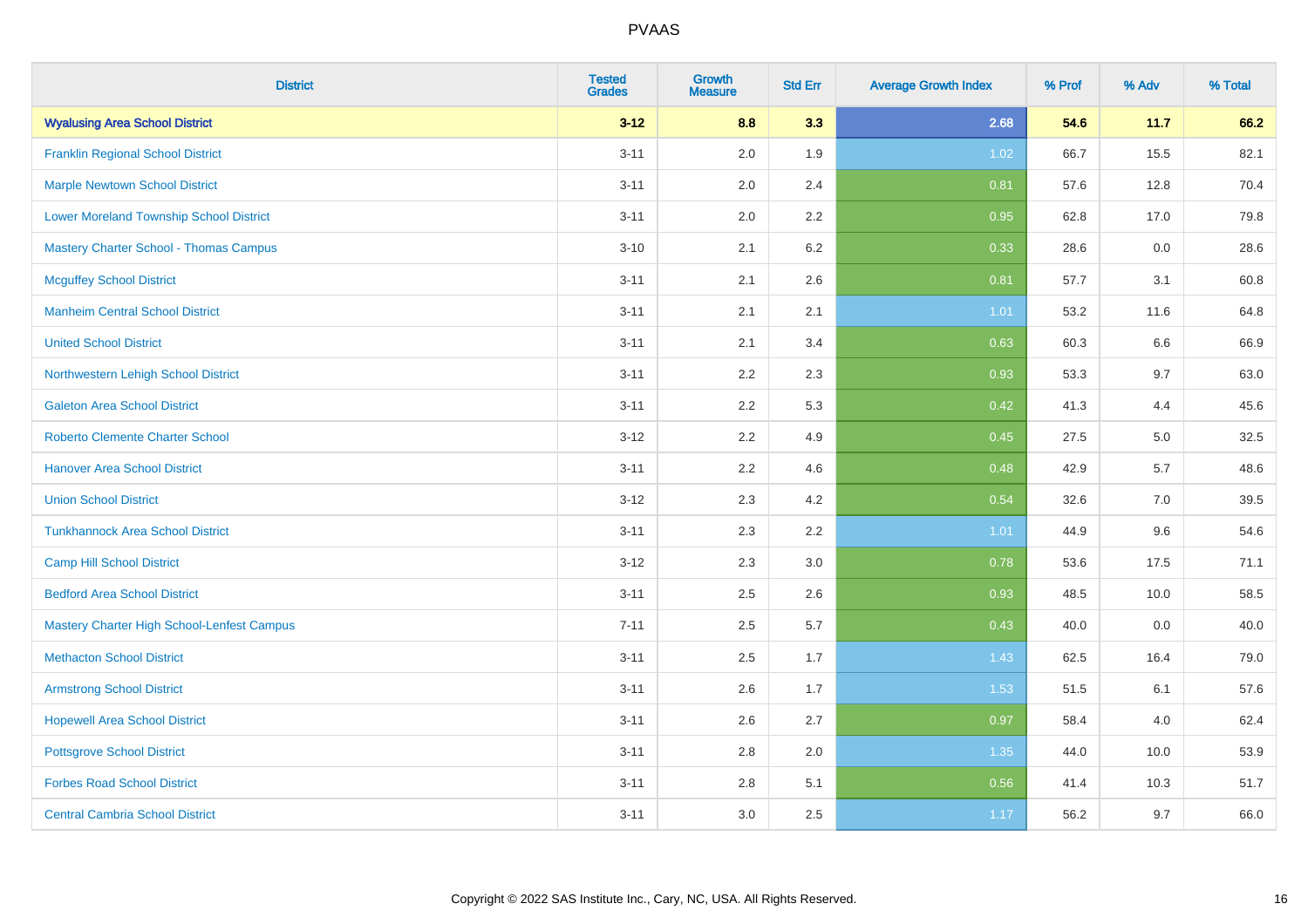| <b>District</b>                                    | <b>Tested</b><br><b>Grades</b> | <b>Growth</b><br><b>Measure</b> | <b>Std Err</b> | <b>Average Growth Index</b> | % Prof | % Adv | % Total |
|----------------------------------------------------|--------------------------------|---------------------------------|----------------|-----------------------------|--------|-------|---------|
| <b>Wyalusing Area School District</b>              | $3 - 12$                       | 8.8                             | 3.3            | 2.68                        | 54.6   | 11.7  | 66.2    |
| <b>General Mclane School District</b>              | $3 - 11$                       | 3.1                             | 2.9            | 1.07                        | 62.3   | 4.9   | 67.2    |
| <b>Millcreek Township School District</b>          | $3 - 11$                       | 3.1                             | 1.5            | 2.06                        | 55.6   | 14.2  | 69.7    |
| <b>Keystone School District</b>                    | $3 - 11$                       | 3.1                             | 3.3            | 0.94                        | 50.6   | 6.5   | 57.1    |
| <b>Pleasant Valley School District</b>             | $3 - 11$                       | 3.1                             | 2.0            | 1.57                        | 57.2   | 5.5   | 62.8    |
| <b>Donegal School District</b>                     | $3 - 12$                       | 3.1                             | 2.4            | 1.29                        | 60.6   | 9.1   | 69.7    |
| <b>Woodland Hills School District</b>              | $3 - 12$                       | 3.2                             | 2.6            | 1.22                        | 31.4   | 3.6   | 35.0    |
| <b>Commodore Perry School District</b>             | $3 - 11$                       | 3.2                             | 5.5            | 0.58                        | 58.3   | 0.0   | 58.3    |
| <b>West York Area School District</b>              | $3 - 12$                       | 3.2                             | 2.3            | 1.38                        | 53.8   | 4.4   | 58.2    |
| Altoona Area School District                       | $3 - 12$                       | 3.3                             | 1.6            | 1.99                        | 47.7   | 8.2   | 55.9    |
| <b>Southeastern Greene School District</b>         | $3 - 10$                       | 3.3                             | 4.6            | 0.72                        | 57.6   | 6.1   | 63.6    |
| <b>Spring Cove School District</b>                 | $3 - 11$                       | 3.4                             | 2.5            | 1.33                        | 47.8   | 12.7  | 60.4    |
| <b>Fairview School District</b>                    | $3 - 11$                       | 3.4                             | 2.6            | 1.32                        | 57.2   | 17.6  | 74.8    |
| <b>Clairton City School District</b>               | $3 - 11$                       | 3.5                             | 3.7            | 0.95                        | 13.4   | 0.0   | 13.4    |
| <b>Lincoln Park Performing Arts Charter School</b> | $7 - 11$                       | 3.6                             | 2.5            | 1.42                        | 59.6   | 14.7  | 74.3    |
| <b>Conrad Weiser Area School District</b>          | $3 - 11$                       | 3.6                             | 2.2            | 1.63                        | 52.1   | 2.1   | 54.2    |
| North Clarion County School District               | $3 - 12$                       | 3.7                             | 4.3            | 0.85                        | 67.5   | 15.0  | 82.5    |
| <b>Hermitage School District</b>                   | $3 - 12$                       | 3.8                             | 2.4            | 1.60                        | 57.5   | 9.3   | 66.8    |
| <b>South Butler County School District</b>         | $3 - 10$                       | 3.9                             | 2.5            | 1.54                        | 53.1   | 16.6  | 69.7    |
| South Western School District                      | $3 - 12$                       | 3.9                             | 1.9            | 2.08                        | 60.2   | 8.1   | 68.3    |
| Esperanza Academy Charter School                   | $4 - 11$                       | 4.0                             | 2.5            | 1.61                        | 32.4   | 0.7   | 33.1    |
| Northampton Area School District                   | $3 - 11$                       | 4.0                             | 1.6            | 2.51                        | 52.3   | 10.8  | 63.1    |
| <b>Muhlenberg School District</b>                  | $3 - 10$                       | 4.0                             | 1.9            | 2.10                        | 34.2   | 2.6   | 36.8    |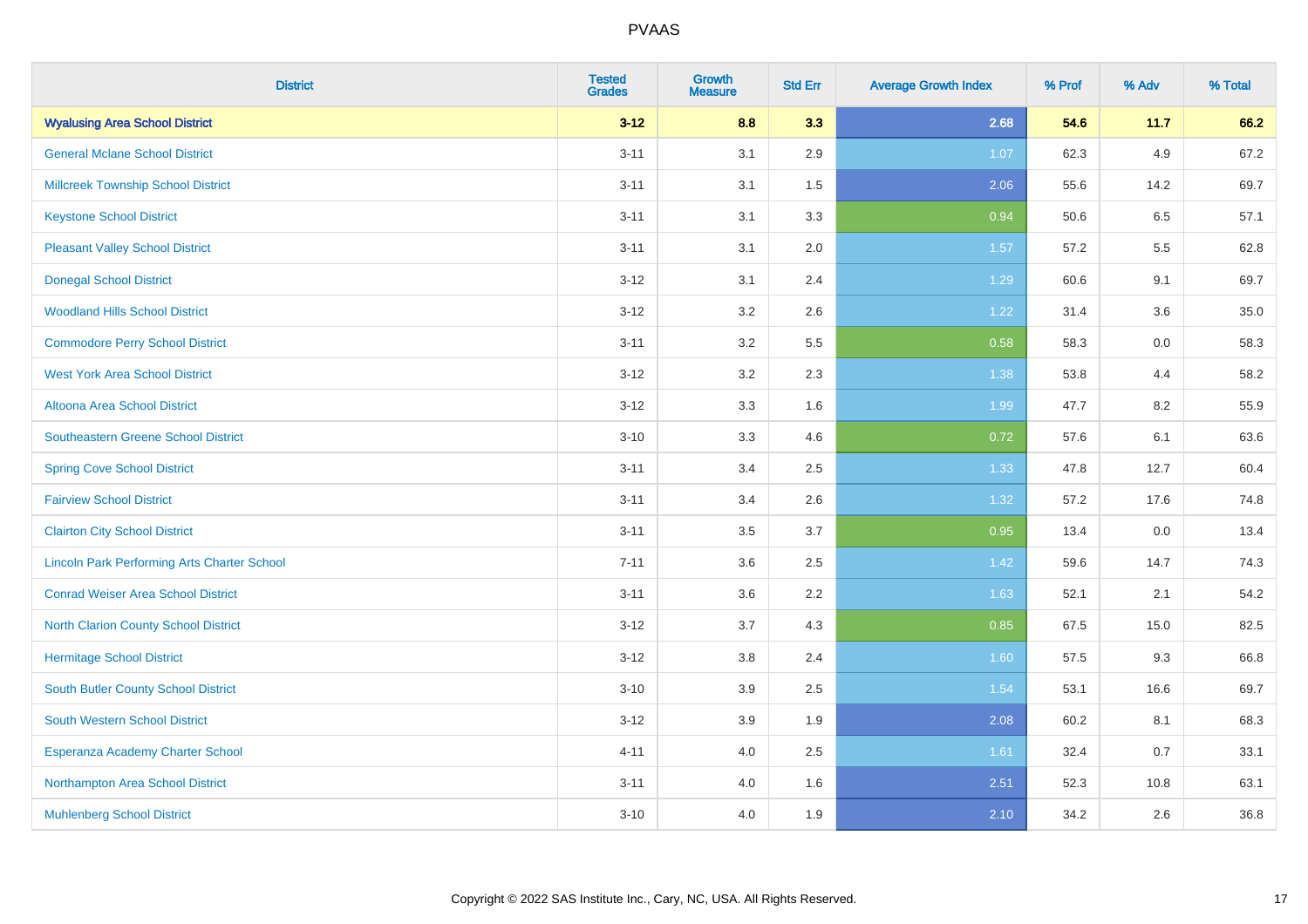| <b>District</b>                                 | <b>Tested</b><br><b>Grades</b> | <b>Growth</b><br><b>Measure</b> | <b>Std Err</b> | <b>Average Growth Index</b> | % Prof | % Adv | % Total |
|-------------------------------------------------|--------------------------------|---------------------------------|----------------|-----------------------------|--------|-------|---------|
| <b>Wyalusing Area School District</b>           | $3 - 12$                       | 8.8                             | 3.3            | 2.68                        | 54.6   | 11.7  | 66.2    |
| <b>Towanda Area School District</b>             | $3 - 11$                       | 4.0                             | 2.8            | 1.44                        | 39.4   | 6.6   | 46.0    |
| <b>Berlin Brothersvalley School District</b>    | $3 - 11$                       | 4.0                             | 4.2            | 0.96                        | 48.8   | 14.0  | 62.8    |
| <b>Neshaminy School District</b>                | $3 - 11$                       | 4.0                             | 1.3            | 3.02                        | 58.7   | 9.5   | 68.2    |
| <b>West Allegheny School District</b>           | $3-12$                         | 4.0                             | 2.1            | 1.96                        | 63.1   | 15.7  | 78.8    |
| Mastery Charter School - Shoemaker Campus       | $7 - 10$                       | 4.1                             | $3.0\,$        | 1.34                        | 20.9   | 3.3   | 24.2    |
| <b>Line Mountain School District</b>            | $3 - 11$                       | 4.1                             | 3.2            | 1.27                        | 52.9   | 9.2   | 62.1    |
| <b>Governor Mifflin School District</b>         | $3 - 11$                       | 4.1                             | 1.8            | 2.33                        | 42.5   | 7.2   | 49.7    |
| <b>East Penn School District</b>                | $3 - 11$                       | 4.1                             | 1.3            | 3.27                        | 55.8   | 11.5  | 67.3    |
| <b>Ligonier Valley School District</b>          | $3 - 11$                       | 4.2                             | 3.1            | 1.34                        | 59.1   | 10.3  | 69.5    |
| <b>Loyalsock Township School District</b>       | $3 - 12$                       | 4.2                             | 2.8            | 1.47                        | 54.3   | 2.1   | 56.4    |
| <b>Punxsutawney Area School District</b>        | $3 - 11$                       | 4.2                             | 2.9            | 1.45                        | 55.0   | 5.5   | 60.6    |
| Meyersdale Area School District                 | $3 - 11$                       | 4.2                             | 4.0            | 1.07                        | 43.1   | 6.9   | 50.0    |
| <b>Laurel Highlands School District</b>         | $3 - 11$                       | 4.3                             | 2.4            | 1.81                        | 44.9   | 9.6   | 54.5    |
| <b>Central Dauphin School District</b>          | $3 - 11$                       | 4.4                             | 1.3            | 3.32                        | 53.3   | 7.4   | 60.7    |
| <b>Leechburg Area School District</b>           | $3 - 11$                       | 4.4                             | 4.0            | 1.09                        | 47.8   | 19.6  | 67.4    |
| <b>Port Allegany School District</b>            | $3 - 11$                       | 4.4                             | 3.6            | 1.21                        | 28.1   | 9.4   | 37.5    |
| <b>Pottsville Area School District</b>          | $3 - 12$                       | 4.4                             | 2.3            | 1.94                        | 44.8   | 5.4   | 50.2    |
| <b>MaST Community Charter School II</b>         | $3 - 10$                       | 4.4                             | 3.2            | 1.37                        | 28.4   | 3.4   | 31.8    |
| <b>Burrell School District</b>                  | $3 - 11$                       | 4.5                             | 3.1            | 1.48                        | 58.5   | 13.8  | 72.3    |
| <b>Eastern Lancaster County School District</b> | $3 - 12$                       | 4.5                             | 2.2            | 2.09                        | 46.3   | 11.4  | 57.6    |
| <b>Harmony Area School District</b>             | $3 - 10$                       | 4.5                             | 6.3            | 0.72                        | 33.3   | 13.3  | 46.7    |
| <b>Hempfield Area School District</b>           | $3-12$                         | 4.6                             | 1.6            | 2.86                        | 53.5   | 20.1  | 73.6    |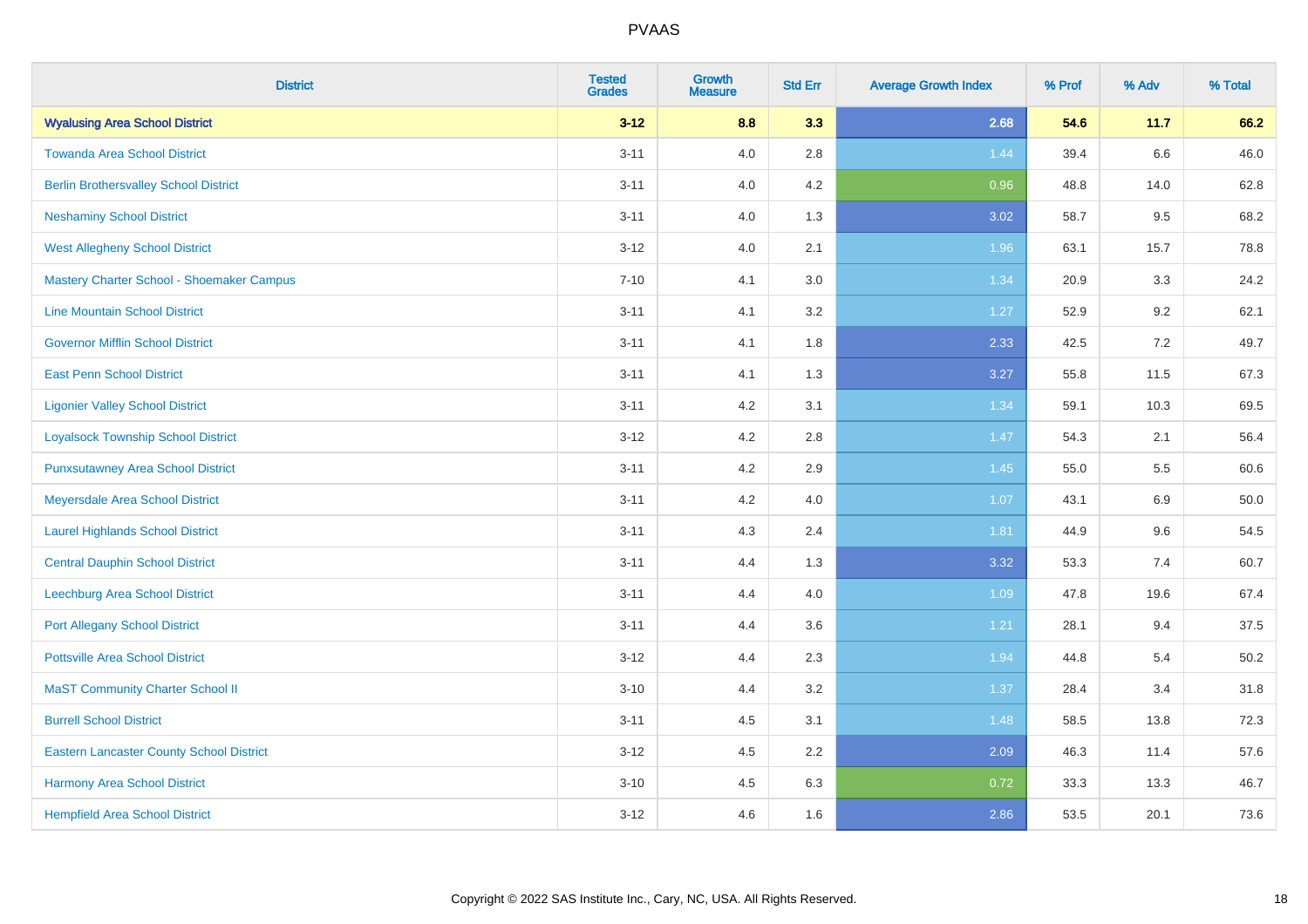| <b>District</b>                             | <b>Tested</b><br><b>Grades</b> | <b>Growth</b><br><b>Measure</b> | <b>Std Err</b> | <b>Average Growth Index</b> | % Prof | % Adv   | % Total |
|---------------------------------------------|--------------------------------|---------------------------------|----------------|-----------------------------|--------|---------|---------|
| <b>Wyalusing Area School District</b>       | $3 - 12$                       | 8.8                             | 3.3            | 2.68                        | 54.6   | 11.7    | 66.2    |
| Pennsylvania Leadership Charter School      | $3 - 11$                       | 4.6                             | 2.2            | 2.13                        | 55.4   | 11.2    | 66.7    |
| <b>Warrior Run School District</b>          | $3 - 11$                       | 4.6                             | 3.0            | 1.51                        | 40.9   | 8.1     | 49.0    |
| <b>New Brighton Area School District</b>    | $3 - 11$                       | 4.6                             | 3.1            | 1.47                        | 60.9   | 5.8     | 66.7    |
| <b>KIPP Dubois Charter School</b>           | $9 - 10$                       | 4.7                             | 3.3            | 1.40                        | 31.0   | 1.4     | 32.4    |
| <b>Blackhawk School District</b>            | $3 - 11$                       | 4.7                             | 2.3            | 2.01                        | 55.8   | $8.8\,$ | 64.6    |
| <b>Halifax Area School District</b>         | $3 - 11$                       | 4.7                             | 3.9            | 1.22                        | 61.5   | 9.6     | 71.2    |
| <b>Beaver Area School District</b>          | $3 - 10$                       | 4.7                             | 2.4            | 1.94                        | 57.4   | 16.8    | 74.2    |
| Urban Pathways 6-12 Charter School          | $6 - 11$                       | 4.8                             | 6.4            | 0.75                        | 28.6   | 0.0     | 28.6    |
| <b>Kennett Consolidated School District</b> | $3 - 11$                       | 4.8                             | 1.8            | 2.61                        | 52.5   | 10.7    | 63.2    |
| Morrisville Borough School District         | $3 - 11$                       | 4.8                             | 4.3            | 1.10                        | 30.2   | 2.3     | 32.6    |
| <b>Central Valley School District</b>       | $3 - 10$                       | 4.8                             | 2.4            | 1.98                        | 56.9   | 9.0     | 65.9    |
| <b>Sharon City School District</b>          | $3 - 11$                       | 4.9                             | 2.6            | 1.87                        | 48.2   | 5.3     | 53.4    |
| <b>Everett Area School District</b>         | $3 - 11$                       | 5.0                             | 3.4            | 1.47                        | 60.5   | 1.3     | 61.8    |
| <b>West Shore School District</b>           | $3 - 12$                       | 5.0                             | 1.4            | 3.59                        | 54.2   | 9.4     | 63.6    |
| <b>Peters Township School District</b>      | $3 - 11$                       | 5.0                             | 1.8            | 2.76                        | 59.8   | 26.1    | 85.9    |
| <b>Hampton Township School District</b>     | $3 - 11$                       | 5.1                             | 2.2            | 2.35                        | 54.0   | 28.2    | 82.2    |
| <b>Grove City Area School District</b>      | $3 - 12$                       | 5.1                             | 2.4            | 2.09                        | 36.4   | 16.5    | 52.8    |
| <b>Warwick School District</b>              | $3 - 11$                       | 5.2                             | 1.9            | 2.76                        | 46.4   | 17.0    | 63.3    |
| <b>Hanover Public School District</b>       | $3 - 11$                       | 5.2                             | $2.8\,$        | 1.83                        | 52.2   | 14.4    | 66.7    |
| <b>Parkland School District</b>             | $3 - 11$                       | 5.3                             | 1.2            | 4.30                        | 58.0   | 22.3    | 80.4    |
| <b>Allentown City School District</b>       | $3 - 12$                       | 5.3                             | 1.4            | 3.88                        | 25.3   | 2.7     | 28.0    |
| <b>New Foundations Charter School</b>       | $3 - 11$                       | 5.4                             | 2.2            | 2.41                        | 47.2   | 2.5     | 49.8    |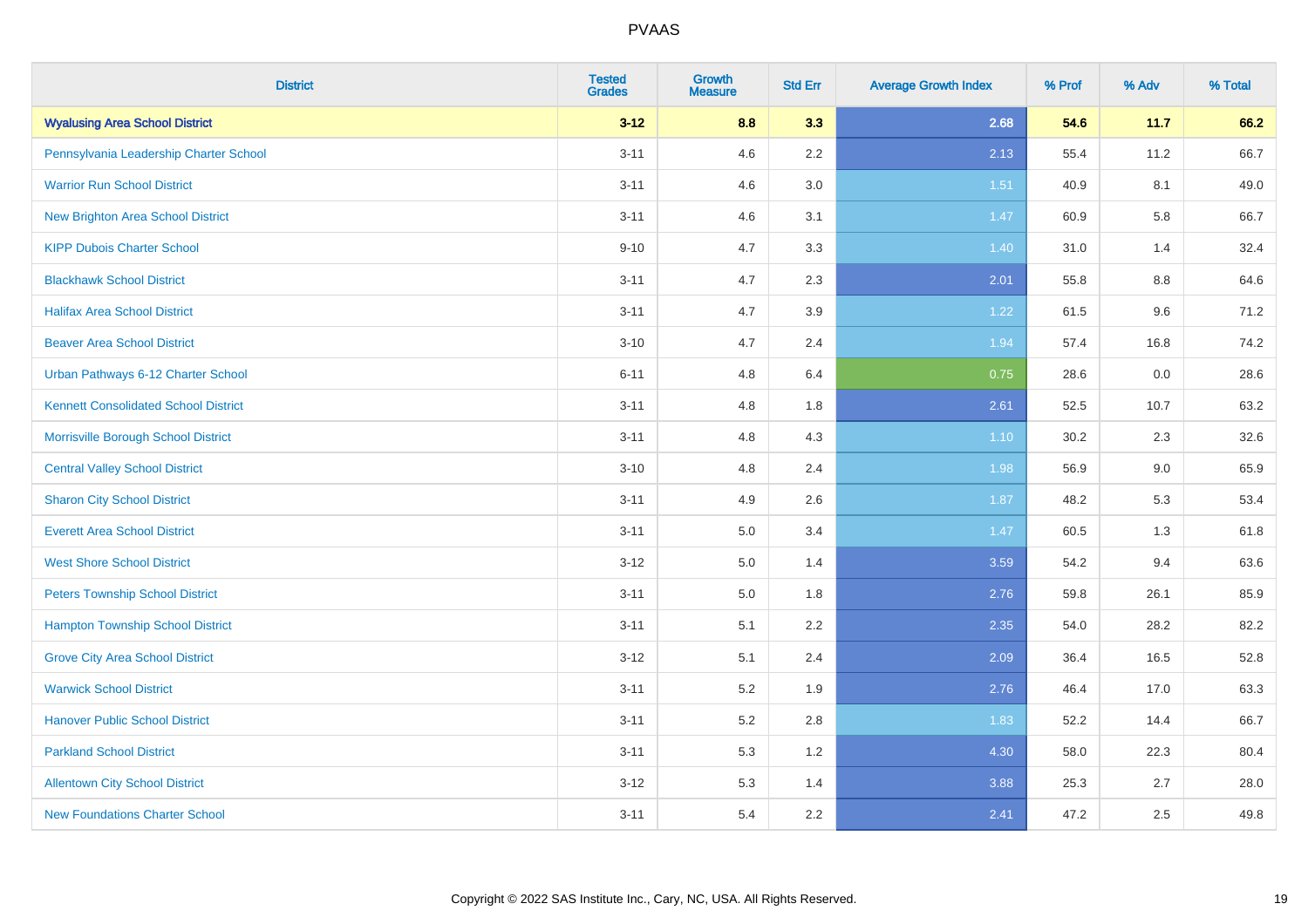| <b>District</b>                                  | <b>Tested</b><br><b>Grades</b> | <b>Growth</b><br><b>Measure</b> | <b>Std Err</b> | <b>Average Growth Index</b> | % Prof | % Adv | % Total |
|--------------------------------------------------|--------------------------------|---------------------------------|----------------|-----------------------------|--------|-------|---------|
| <b>Wyalusing Area School District</b>            | $3 - 12$                       | 8.8                             | 3.3            | 2.68                        | 54.6   | 11.7  | 66.2    |
| <b>Keystone Oaks School District</b>             | $3 - 11$                       | 5.5                             | 2.6            | 2.07                        | 53.2   | 12.1  | 65.4    |
| <b>Stroudsburg Area School District</b>          | $3 - 11$                       | 5.5                             | 1.9            | 2.88                        | 48.1   | 4.2   | 52.3    |
| Lehigh Career & Technical Institute              | $10 - 12$                      | 5.6                             | 5.6            | 0.99                        | 78.3   | 0.0   | 78.3    |
| Palmyra Area School District                     | $3 - 11$                       | 5.6                             | 1.9            | 2.96                        | 56.4   | 15.6  | 72.0    |
| <b>Western Wayne School District</b>             | $3 - 11$                       | 5.6                             | 2.9            | 1.93                        | 41.3   | 17.4  | 58.7    |
| <b>Spring Grove Area School District</b>         | $3 - 11$                       | 5.6                             | 2.1            | 2.68                        | 55.1   | 15.0  | 70.1    |
| <b>Ephrata Area School District</b>              | $3 - 11$                       | 5.6                             | 1.8            | 3.12                        | 54.7   | 9.5   | 64.2    |
| Mastery Charter School - Pickett Campus          | $6 - 10$                       | 5.6                             | 5.7            | 1.00                        | 27.8   | 0.0   | 27.8    |
| <b>Bethel Park School District</b>               | $3 - 11$                       | 5.6                             | 1.8            | 3.18                        | 65.3   | 18.6  | 83.9    |
| <b>Mars Area School District</b>                 | $3 - 10$                       | 5.7                             | 2.1            | 2.75                        | 57.9   | 18.2  | 76.1    |
| <b>Bentworth School District</b>                 | $3 - 11$                       | 5.7                             | 3.2            | 1.75                        | 44.2   | 19.5  | 63.6    |
| <b>Penncrest School District</b>                 | $3 - 11$                       | 5.7                             | 2.2            | 2.57                        | 47.2   | 7.1   | 54.3    |
| Daniel Boone Area School District                | $3-12$                         | 5.7                             | 2.0            | 2.88                        | 51.0   | 11.5  | 62.6    |
| <b>Tidioute Community Charter School</b>         | $3 - 11$                       | 5.7                             | 5.1            | 1.11                        | 34.4   | 21.9  | 56.2    |
| 21st Century Cyber Charter School                | $6 - 12$                       | 5.7                             | 2.3            | 2.50                        | 56.7   | 8.3   | 65.0    |
| Capital Area School for the Arts Charter School  | $9 - 11$                       | 5.8                             | 4.1            | 1.39                        | 59.3   | 18.6  | 78.0    |
| Community Academy Of Philadelphia Charter School | $3 - 11$                       | 5.8                             | 2.7            | 2.12                        | 26.7   | 0.9   | 27.6    |
| <b>Agora Cyber Charter School</b>                | $3 - 11$                       | 5.8                             | 2.6            | 2.28                        | 42.8   | 6.6   | 49.4    |
| <b>Collegium Charter School</b>                  | $3 - 10$                       | 5.9                             | 2.5            | 2.33                        | 38.1   | 7.9   | 46.0    |
| Mechanicsburg Area School District               | $3 - 11$                       | 5.9                             | 1.8            | 3.29                        | 57.2   | 13.7  | 70.9    |
| Northeastern York School District                | $3 - 11$                       | 5.9                             | 2.0            | 3.03                        | 51.1   | 16.6  | 67.6    |
| <b>Uniontown Area School District</b>            | $3 - 11$                       | 6.0                             | 3.2            | 1.87                        | 62.4   | 5.9   | 68.2    |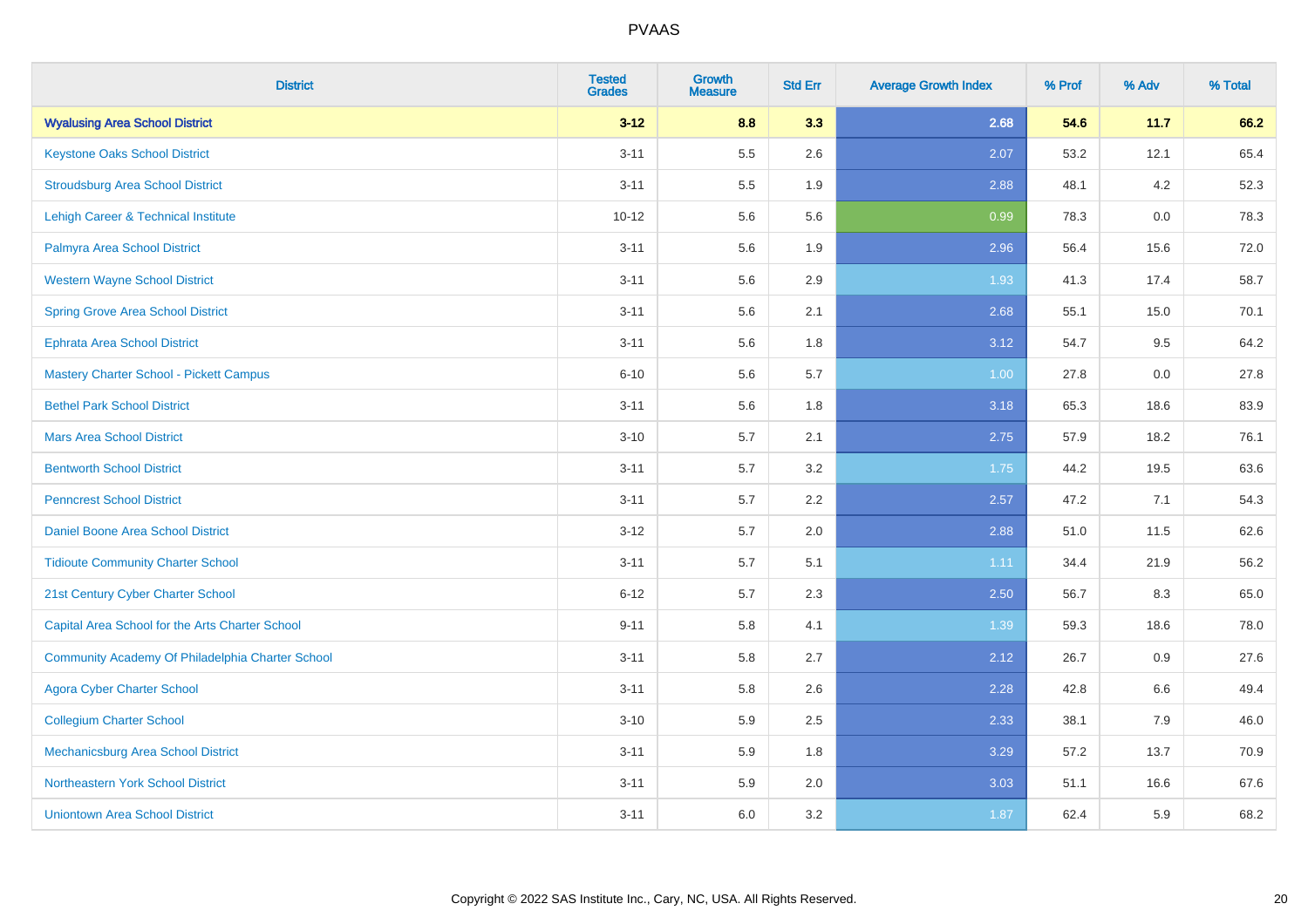| <b>District</b>                               | <b>Tested</b><br><b>Grades</b> | <b>Growth</b><br><b>Measure</b> | <b>Std Err</b> | <b>Average Growth Index</b> | % Prof | % Adv | % Total |
|-----------------------------------------------|--------------------------------|---------------------------------|----------------|-----------------------------|--------|-------|---------|
| <b>Wyalusing Area School District</b>         | $3 - 12$                       | 8.8                             | 3.3            | 2.68                        | 54.6   | 11.7  | 66.2    |
| <b>Hollidaysburg Area School District</b>     | $3 - 11$                       | 6.0                             | 2.1            | 2.88                        | 57.1   | 12.3  | 69.4    |
| <b>Wilson Area School District</b>            | $3 - 11$                       | 6.0                             | 2.6            | 2.30                        | 48.7   | 8.5   | 57.2    |
| <b>Spring-Ford Area School District</b>       | $3 - 11$                       | 6.0                             | 1.3            | 4.46                        | 60.8   | 16.5  | 77.4    |
| <b>Dover Area School District</b>             | $3 - 12$                       | 6.0                             | 2.1            | 2.94                        | 52.2   | 6.0   | 58.2    |
| <b>Connellsville Area School District</b>     | $3 - 11$                       | 6.1                             | 2.0            | 3.05                        | 45.4   | 7.8   | 53.2    |
| <b>Whitehall-Coplay School District</b>       | $3 - 11$                       | 6.1                             | 1.8            | 3.45                        | 49.3   | 7.4   | 56.6    |
| <b>Millersburg Area School District</b>       | $3 - 11$                       | 6.2                             | 3.8            | 1.63                        | 51.8   | 7.4   | 59.3    |
| <b>Northgate School District</b>              | $3 - 11$                       | 6.3                             | 3.6            | 1.73                        | 53.3   | 16.7  | 70.0    |
| <b>Salisbury Township School District</b>     | $3 - 11$                       | 6.3                             | 3.6            | 1.77                        | 46.2   | 6.6   | 52.8    |
| <b>Belle Vernon Area School District</b>      | $3 - 11$                       | 6.5                             | 2.6            | 2.44                        | 55.6   | 11.1  | 66.7    |
| <b>Steel Valley School District</b>           | $3 - 11$                       | 6.5                             | 3.4            | 1.89                        | 50.7   | 5.6   | 56.3    |
| <b>Wattsburg Area School District</b>         | $3 - 11$                       | 6.5                             | 2.7            | 2.43                        | 42.7   | 7.6   | 50.3    |
| <b>Sto-Rox School District</b>                | $3 - 10$                       | 6.6                             | 3.7            | 1.80                        | 13.4   | 0.0   | 13.4    |
| <b>Franklin Area School District</b>          | $3 - 11$                       | 6.6                             | 2.8            | 2.34                        | 48.2   | 4.5   | 52.7    |
| <b>Richland School District</b>               | $3 - 11$                       | 6.7                             | 2.9            | 2.33                        | 62.2   | 19.2  | 81.4    |
| Pocono Mountain School District               | $3 - 12$                       | 6.8                             | 1.5            | 4.62                        | 45.8   | 5.0   | 50.7    |
| <b>Upper Darby School District</b>            | $3 - 12$                       | 6.9                             | 1.5            | 4.62                        | 45.0   | 6.7   | 51.7    |
| <b>Brookville Area School District</b>        | $3 - 11$                       | 6.9                             | 3.0            | 2.30                        | 55.2   | 15.6  | 70.8    |
| <b>Shanksville-Stonycreek School District</b> | $3 - 10$                       | 7.0                             | 5.9            | $1.20$                      | 64.7   | 17.6  | 82.4    |
| <b>Esperanza Cyber Charter School</b>         | $3 - 11$                       | 7.1                             | 6.1            | 1.16                        | 9.1    | 0.0   | 9.1     |
| <b>Centennial School District</b>             | $3 - 10$                       | 7.1                             | 1.7            | 4.29                        | 50.1   | 8.7   | 58.9    |
| <b>Carlynton School District</b>              | $3 - 11$                       | 7.3                             | 3.3            | 2.22                        | 41.0   | 10.5  | 51.6    |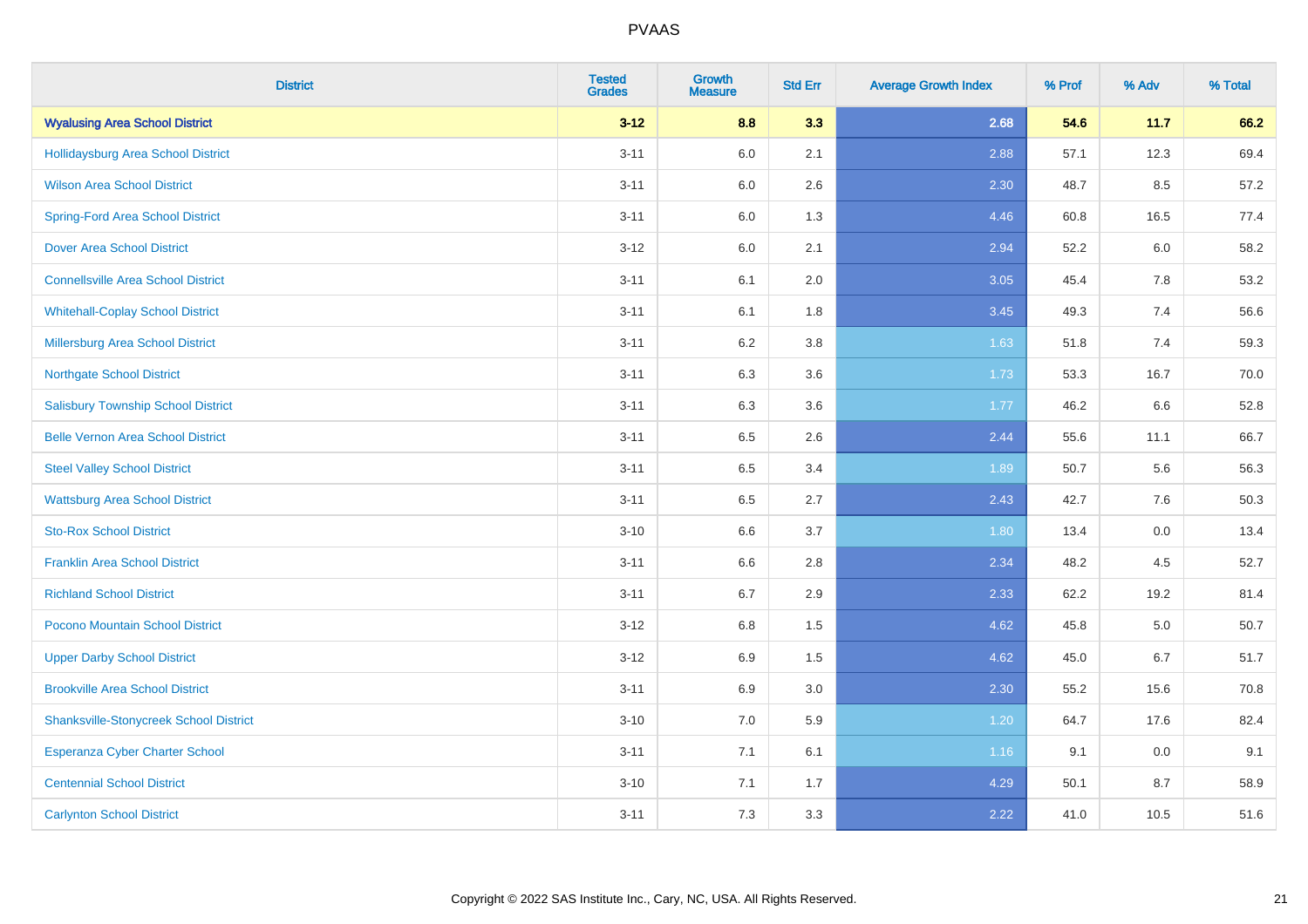| <b>District</b>                                        | <b>Tested</b><br><b>Grades</b> | <b>Growth</b><br><b>Measure</b> | <b>Std Err</b> | <b>Average Growth Index</b> | % Prof | % Adv | % Total |
|--------------------------------------------------------|--------------------------------|---------------------------------|----------------|-----------------------------|--------|-------|---------|
| <b>Wyalusing Area School District</b>                  | $3 - 12$                       | 8.8                             | 3.3            | 2.68                        | 54.6   | 11.7  | 66.2    |
| Lehigh Valley Charter High School For The Arts         | $9 - 10$                       | 7.3                             | 2.6            | 2.82                        | 62.3   | 18.2  | 80.5    |
| <b>Carbondale Area School District</b>                 | $3 - 10$                       | 7.4                             | 3.3            | 2.25                        | 56.6   | 2.6   | 59.2    |
| <b>Wilmington Area School District</b>                 | $3 - 11$                       | 7.5                             | 3.0            | 2.48                        | 55.1   | 5.1   | 60.2    |
| Philadelphia City School District                      | $3-12$                         | 7.5                             | 0.6            | 12.64                       | 38.4   | 7.0   | 45.4    |
| New Hope-Solebury School District                      | $3 - 11$                       | 7.5                             | 2.9            | 2.57                        | 68.2   | 22.7  | 90.9    |
| <b>Coudersport Area School District</b>                | $3 - 11$                       | 7.7                             | 3.7            | 2.06                        | 55.7   | 8.2   | 63.9    |
| Saint Marys Area School District                       | $3 - 11$                       | 7.8                             | 2.6            | 3.04                        | 57.0   | 8.2   | 65.2    |
| Allegheny-Clarion Valley School District               | $3 - 10$                       | 7.8                             | 4.7            | 1.65                        | 53.3   | 3.3   | 56.7    |
| <b>Wayne Highlands School District</b>                 | $3 - 11$                       | 7.8                             | 2.4            | 3.23                        | 52.3   | 13.1  | 65.4    |
| <b>Haverford Township School District</b>              | $3 - 11$                       | 8.0                             | 1.5            | 5.27                        | 53.0   | 25.5  | 78.6    |
| <b>Blacklick Valley School District</b>                | $3 - 11$                       | 8.0                             | 4.3            | 1.85                        | 34.1   | 0.0   | 34.1    |
| <b>Reach Cyber Charter School</b>                      | $3 - 11$                       | 8.1                             | 4.7            | 1.72                        | 42.4   | 4.6   | 47.0    |
| <b>Bethlehem-Center School District</b>                | $3 - 10$                       | 8.1                             | 3.3            | 2.46                        | 35.1   | 1.4   | 36.5    |
| Moon Area School District                              | $3 - 11$                       | 8.2                             | 1.9            | 4.25                        | 58.7   | 18.5  | 77.2    |
| <b>Monessen City School District</b>                   | $3 - 10$                       | 8.3                             | 4.5            | 1.85                        | 42.9   | 2.9   | 45.7    |
| Selinsgrove Area School District                       | $3-12$                         | 8.3                             | 2.3            | 3.54                        | 56.8   | 10.0  | 66.8    |
| Renaissance Academy Charter School                     | $3 - 11$                       | 8.3                             | 3.3            | 2.54                        | 45.6   | 22.8  | 68.4    |
| <b>William Penn School District</b>                    | $3 - 12$                       | 8.3                             | 2.1            | 3.99                        | 35.6   | 3.0   | 38.7    |
| <b>Cornwall-Lebanon School District</b>                | $3 - 11$                       | 8.3                             | 1.6            | 5.08                        | 47.2   | 8.4   | 55.6    |
| <b>Chester Charter Scholars Academy Charter School</b> | $3 - 12$                       | 8.4                             | 4.1            | 2.03                        | 23.4   | 0.0   | 23.4    |
| <b>Oswayo Valley School District</b>                   | $3-12$                         | 8.5                             | 5.0            | 1.68                        | 50.0   | 16.7  | 66.7    |
| <b>Allegheny Valley School District</b>                | $3 - 11$                       | 8.5                             | 3.9            | 2.17                        | 53.1   | 12.2  | 65.3    |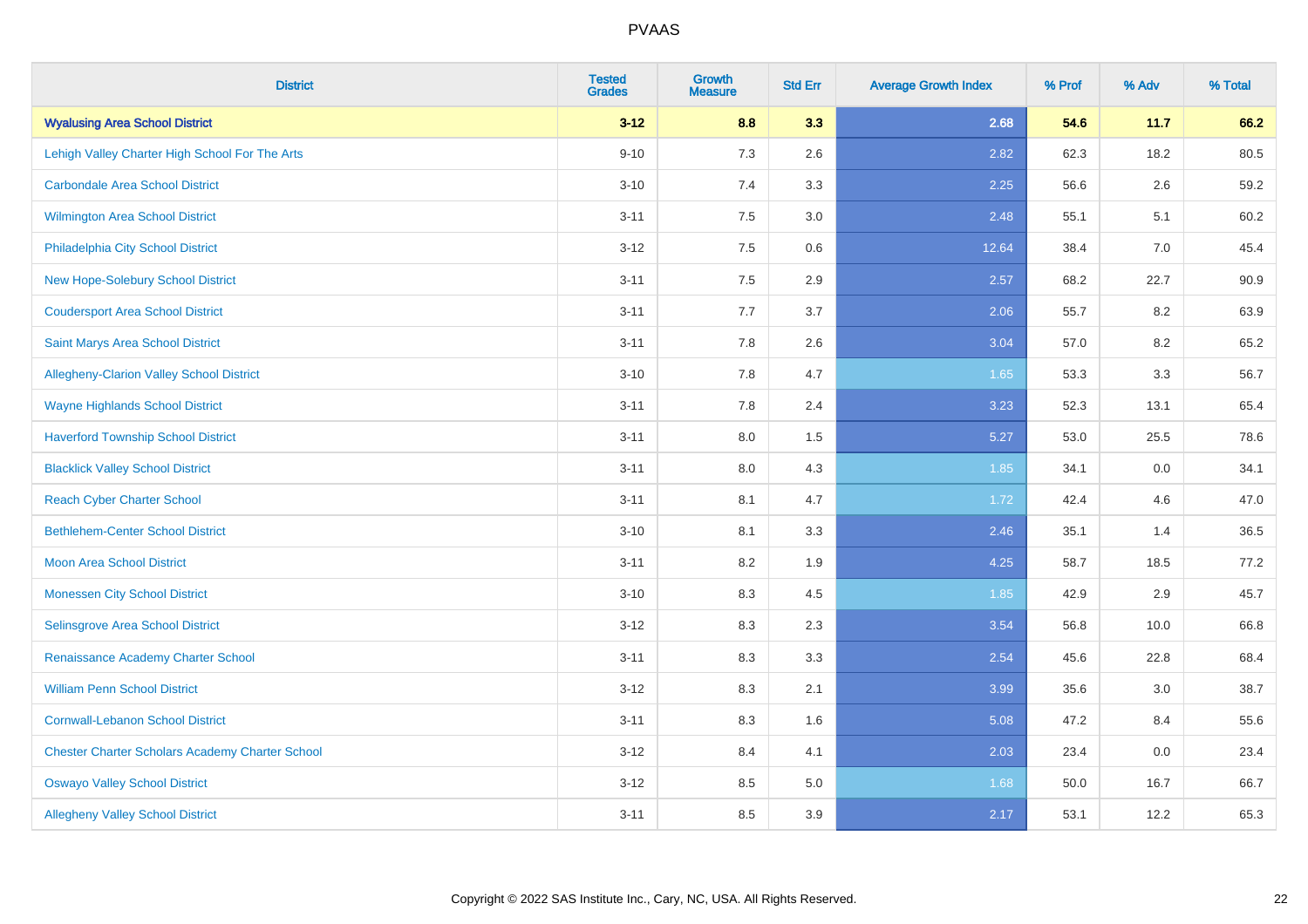| <b>District</b>                                    | <b>Tested</b><br><b>Grades</b> | Growth<br><b>Measure</b> | <b>Std Err</b>   | <b>Average Growth Index</b> | % Prof | % Adv | % Total |
|----------------------------------------------------|--------------------------------|--------------------------|------------------|-----------------------------|--------|-------|---------|
| <b>Wyalusing Area School District</b>              | $3 - 12$                       | 8.8                      | 3.3              | 2.68                        | 54.6   | 11.7  | 66.2    |
| Eastern Lebanon County School District             | $3 - 11$                       | 8.6                      | 2.2              | 3.84                        | 48.8   | 11.4  | 60.3    |
| <b>Conestoga Valley School District</b>            | $3 - 11$                       | 8.7                      | 1.8              | 4.69                        | 60.3   | 13.5  | 73.8    |
| <b>Wyalusing Area School District</b>              | $3 - 12$                       | 8.8                      | 3.3 <sub>1</sub> | 2.68                        | 54.6   | 11.7  | 66.2    |
| <b>Wilson School District</b>                      | $3-12$                         | 8.8                      | 1.5              | 5.96                        | 52.6   | 14.6  | 67.2    |
| <b>Council Rock School District</b>                | $3 - 11$                       | 8.9                      | 1.2              | 7.65                        | 62.8   | 16.6  | 79.4    |
| <b>Hamburg Area School District</b>                | $3 - 11$                       | 8.9                      | 2.5              | 3.63                        | 43.5   | 8.2   | 51.7    |
| <b>Mckeesport Area School District</b>             | $3-12$                         | 9.0                      | 2.4              | 3.72                        | 31.0   | 4.5   | 35.5    |
| <b>Avon Grove Charter School</b>                   | $3 - 11$                       | 9.0                      | 2.9              | 3.13                        | 58.8   | 16.7  | 75.5    |
| <b>York Academy Regional Charter School</b>        | $3 - 11$                       | 9.0                      | 5.0              | 1.79                        | 55.2   | 0.0   | 55.2    |
| Ambridge Area School District                      | $3 - 12$                       | 9.1                      | 2.6              | 3.46                        | 50.4   | 10.7  | 61.1    |
| <b>Mifflin County School District</b>              | $3 - 11$                       | 9.1                      | 1.7              | 5.49                        | 47.1   | 6.7   | 53.8    |
| Octorara Area School District                      | $3 - 11$                       | 9.1                      | 2.4              | 3.82                        | 52.1   | 8.5   | 60.6    |
| <b>North Penn School District</b>                  | $3 - 11$                       | 9.1                      | 1.1              | 8.36                        | 55.8   | 17.0  | 72.8    |
| <b>Commonwealth Charter Academy Charter School</b> | $3 - 10$                       | 9.1                      | 1.9              | 4.90                        | 47.2   | 9.1   | 56.3    |
| <b>Cranberry Area School District</b>              | $3-12$                         | 9.2                      | 3.0              | 3.04                        | 47.5   | 10.2  | 57.6    |
| Pen Argyl Area School District                     | $3 - 12$                       | 9.2                      | 2.7              | 3.46                        | 50.0   | 12.6  | 62.6    |
| Pennsylvania Distance Learning Charter School      | $3 - 12$                       | 9.3                      | 4.2              | 2.22                        | 42.2   | 3.1   | 45.3    |
| <b>Bethlehem Area School District</b>              | $3 - 11$                       | 9.3                      | 1.1              | 8.15                        | 44.7   | 12.0  | 56.7    |
| <b>Tech Freire Charter School</b>                  | $9 - 11$                       | 9.3                      | 2.9              | 3.26                        | 18.0   | 1.1   | 19.1    |
| <b>Shippensburg Area School District</b>           | $3 - 11$                       | 9.3                      | 1.9              | 4.84                        | 53.1   | 10.2  | 63.3    |
| Multicultural Academy Charter School               | $9 - 11$                       | 9.5                      | 3.5              | 2.69                        | 22.0   | 0.0   | 22.0    |
| <b>Hazleton Area School District</b>               | $3 - 11$                       | 9.6                      | 1.4              | 6.77                        | 45.0   | 7.8   | 52.9    |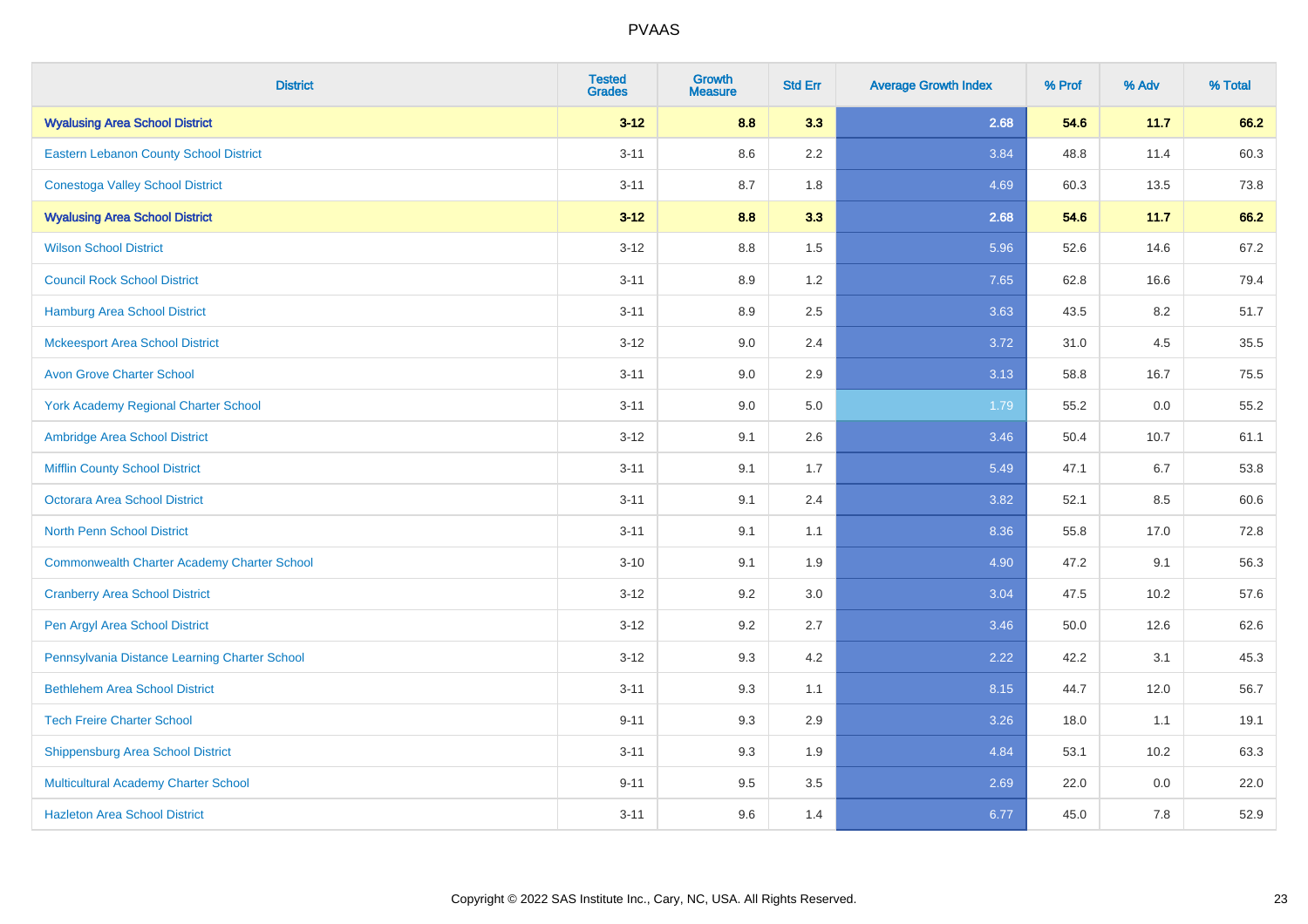| <b>District</b>                               | <b>Tested</b><br><b>Grades</b> | <b>Growth</b><br><b>Measure</b> | <b>Std Err</b> | <b>Average Growth Index</b> | % Prof | % Adv | % Total |
|-----------------------------------------------|--------------------------------|---------------------------------|----------------|-----------------------------|--------|-------|---------|
| <b>Wyalusing Area School District</b>         | $3 - 12$                       | 8.8                             | 3.3            | 2.68                        | 54.6   | 11.7  | 66.2    |
| <b>Eastern York School District</b>           | $3 - 11$                       | 9.6                             | 2.6            | 3.71                        | 56.3   | 12.6  | 68.9    |
| <b>Freeport Area School District</b>          | $3 - 10$                       | 9.7                             | 2.5            | 3.91                        | 57.5   | 17.8  | 75.3    |
| <b>Homer-Center School District</b>           | $3 - 11$                       | 9.7                             | 3.6            | 2.70                        | 45.1   | 17.2  | 62.3    |
| <b>Shenandoah Valley School District</b>      | $3 - 11$                       | 9.7                             | 3.9            | 2.49                        | 28.3   | 5.0   | 33.3    |
| <b>Fox Chapel Area School District</b>        | $3 - 11$                       | 9.8                             | 1.8            | 5.36                        | 56.6   | 28.6  | 85.2    |
| <b>Northern Cambria School District</b>       | $3 - 11$                       | 10.0                            | 3.3            | 3.04                        | 47.4   | 5.1   | 52.6    |
| <b>Avon Grove School District</b>             | $3 - 10$                       | 10.0                            | 1.6            | 6.26                        | 56.3   | 18.6  | 74.9    |
| <b>Ridley School District</b>                 | $3 - 12$                       | 10.0                            | 1.6            | 6.10                        | 45.6   | 8.2   | 53.8    |
| <b>Reading School District</b>                | $3 - 11$                       | 10.1                            | 1.4            | 7.25                        | 24.7   | 2.4   | 27.2    |
| <b>York Suburban School District</b>          | $3 - 11$                       | 10.1                            | 2.1            | 4.91                        | 53.5   | 27.8  | 81.3    |
| Dr Robert Ketterer Charter School Inc         | $6 - 12$                       | 10.1                            | 5.0            | 2.04                        | 14.9   | 0.4   | 15.3    |
| <b>Clarion Area School District</b>           | $3 - 11$                       | 10.3                            | 4.1            | 2.51                        | 45.4   | 14.6  | 60.0    |
| <b>Midd-West School District</b>              | $3 - 11$                       | 10.3                            | 2.7            | 3.80                        | 58.0   | 13.4  | 71.4    |
| <b>Cocalico School District</b>               | $3 - 11$                       | 10.6                            | 2.0            | 5.18                        | 50.8   | 14.1  | 64.8    |
| <b>Montgomery Area School District</b>        | $3 - 11$                       | 10.7                            | 3.6            | 2.96                        | 48.7   | 12.4  | 61.1    |
| Lake-Lehman School District                   | $3 - 11$                       | 10.8                            | 2.7            | 3.93                        | 55.3   | 7.9   | 63.2    |
| <b>Montoursville Area School District</b>     | $3 - 12$                       | 10.8                            | 2.5            | 4.24                        | 44.6   | 20.1  | 64.8    |
| <b>Garnet Valley School District</b>          | $3 - 10$                       | 10.9                            | 1.7            | 6.53                        | 67.1   | 19.0  | 86.1    |
| <b>Sayre Area School District</b>             | $3 - 11$                       | 11.2                            | 3.5            | 3.20                        | 52.2   | 7.5   | 59.7    |
| <b>Greater Nanticoke Area School District</b> | $3-12$                         | 11.2                            | 2.8            | 4.01                        | 38.0   | 12.4  | 50.4    |
| <b>Littlestown Area School District</b>       | $3 - 11$                       | 11.4                            | 2.5            | 4.62                        | 55.2   | 10.4  | 65.6    |
| Mastery Charter School - Hardy Williams       | $3 - 11$                       | 11.4                            | 3.4            | 3.33                        | 44.3   | 5.7   | 50.0    |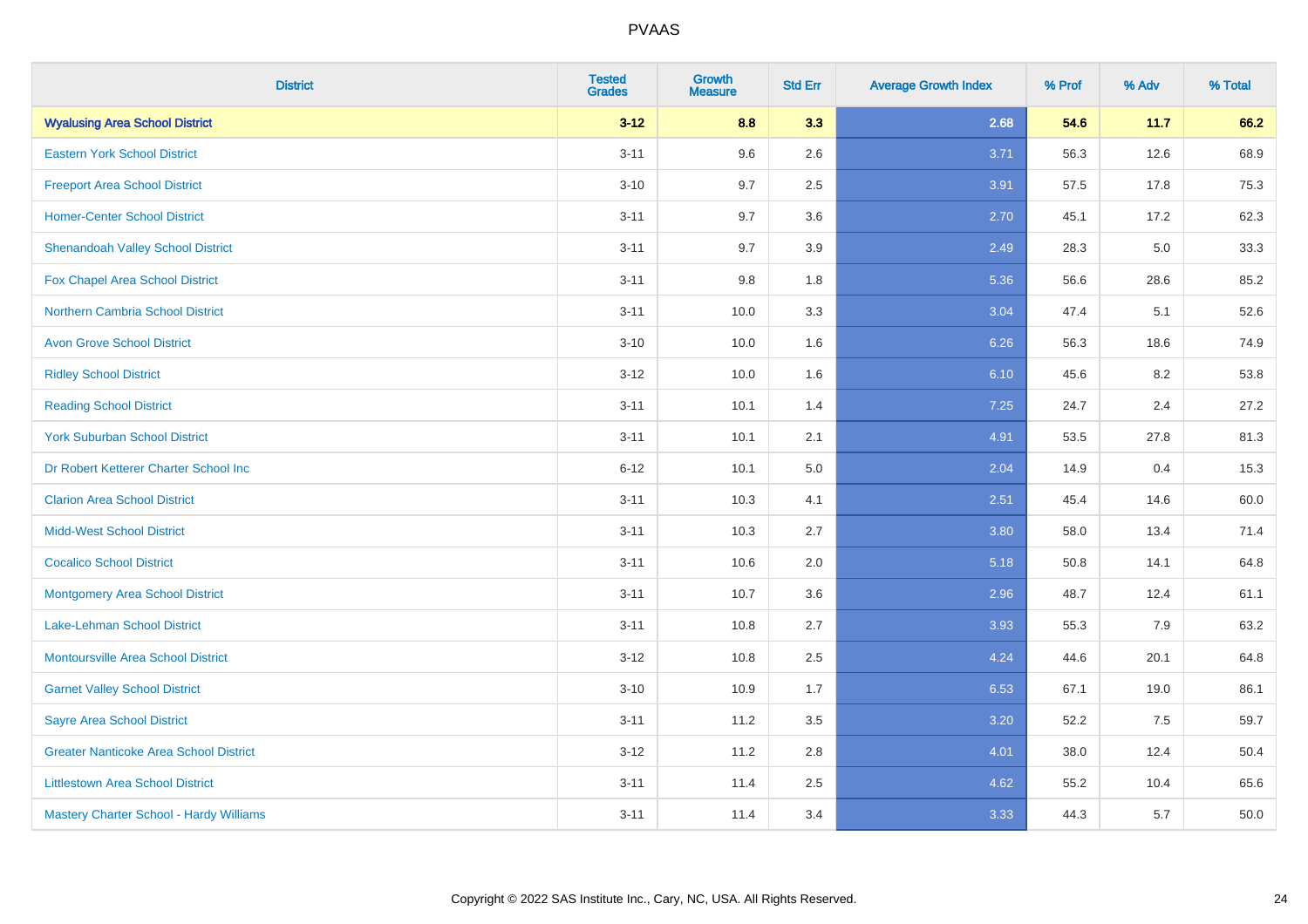| <b>District</b>                          | <b>Tested</b><br><b>Grades</b> | <b>Growth</b><br><b>Measure</b> | <b>Std Err</b> | <b>Average Growth Index</b> | % Prof | % Adv   | % Total |
|------------------------------------------|--------------------------------|---------------------------------|----------------|-----------------------------|--------|---------|---------|
| <b>Wyalusing Area School District</b>    | $3 - 12$                       | 8.8                             | 3.3            | 2.68                        | 54.6   | 11.7    | 66.2    |
| <b>Pine-Richland School District</b>     | $3 - 11$                       | 11.5                            | 1.8            | 6.31                        | 60.6   | 24.4    | 85.0    |
| Pennsylvania Cyber Charter School        | $3 - 11$                       | 11.6                            | 1.5            | 7.54                        | 46.3   | $5.0\,$ | 51.3    |
| <b>Pennsbury School District</b>         | $3 - 11$                       | 11.7                            | 1.5            | 7.90                        | 60.1   | 21.3    | 81.3    |
| <b>Fort Leboeuf School District</b>      | $3 - 11$                       | 11.7                            | 2.5            | 4.73                        | 48.5   | 21.1    | 69.6    |
| Pennsylvania Virtual Charter School      | $3 - 11$                       | 11.8                            | 3.5            | 3.37                        | 56.5   | 11.1    | 67.6    |
| Downingtown Area School District         | $3 - 11$                       | 12.1                            | 1.1            | 10.67                       | 60.0   | 23.5    | 83.6    |
| <b>Fleetwood Area School District</b>    | $3 - 10$                       | 12.2                            | 2.2            | 5.68                        | 53.5   | 11.6    | 65.2    |
| <b>Central York School District</b>      | $3 - 12$                       | 12.3                            | 1.7            | 7.20                        | 55.5   | 11.5    | 67.0    |
| <b>Souderton Area School District</b>    | $3 - 11$                       | 12.4                            | 1.5            | 8.28                        | 61.7   | 15.2    | 76.9    |
| <b>School Lane Charter School</b>        | $3 - 11$                       | 12.4                            | 3.6            | 3.43                        | 59.1   | 9.8     | 68.9    |
| Jenkintown School District               | $3 - 11$                       | 12.5                            | 4.4            | 2.84                        | 54.6   | 29.6    | 84.1    |
| <b>Wissahickon School District</b>       | $3 - 10$                       | 12.5                            | 1.8            | 6.85                        | 58.3   | 22.4    | 80.7    |
| <b>West Perry School District</b>        | $3 - 11$                       | 12.5                            | 2.5            | 4.99                        | 56.6   | 8.4     | 65.0    |
| <b>Delaware Valley School District</b>   | $3 - 11$                       | 12.6                            | 1.8            | 6.93                        | 55.2   | 16.2    | 71.4    |
| <b>West Chester Area School District</b> | $3 - 11$                       | 12.6                            | 1.2            | 10.38                       | 66.8   | 20.2    | 87.0    |
| <b>Derry Township School District</b>    | $3 - 10$                       | 12.8                            | 2.0            | 6.39                        | 54.8   | 25.8    | 80.6    |
| <b>Iroquois School District</b>          | $3 - 11$                       | 13.1                            | 3.0            | 4.35                        | 48.2   | 7.8     | 56.0    |
| <b>Derry Area School District</b>        | $3 - 11$                       | 13.2                            | 2.8            | 4.69                        | 60.0   | 12.5    | 72.5    |
| People For People Charter School         | $3-12$                         | 13.3                            | 5.5            | 2.43                        | 13.5   | 0.0     | 13.5    |
| <b>Penn-Trafford School District</b>     | $3 - 11$                       | 13.4                            | 1.7            | 7.87                        | 62.3   | 21.9    | 84.2    |
| <b>Abington Heights School District</b>  | $3 - 11$                       | 13.5                            | 2.2            | 6.27                        | 58.3   | 16.2    | 74.5    |
| <b>Jamestown Area School District</b>    | $3 - 11$                       | 13.5                            | 4.2            | 3.19                        | 64.4   | 13.3    | 77.8    |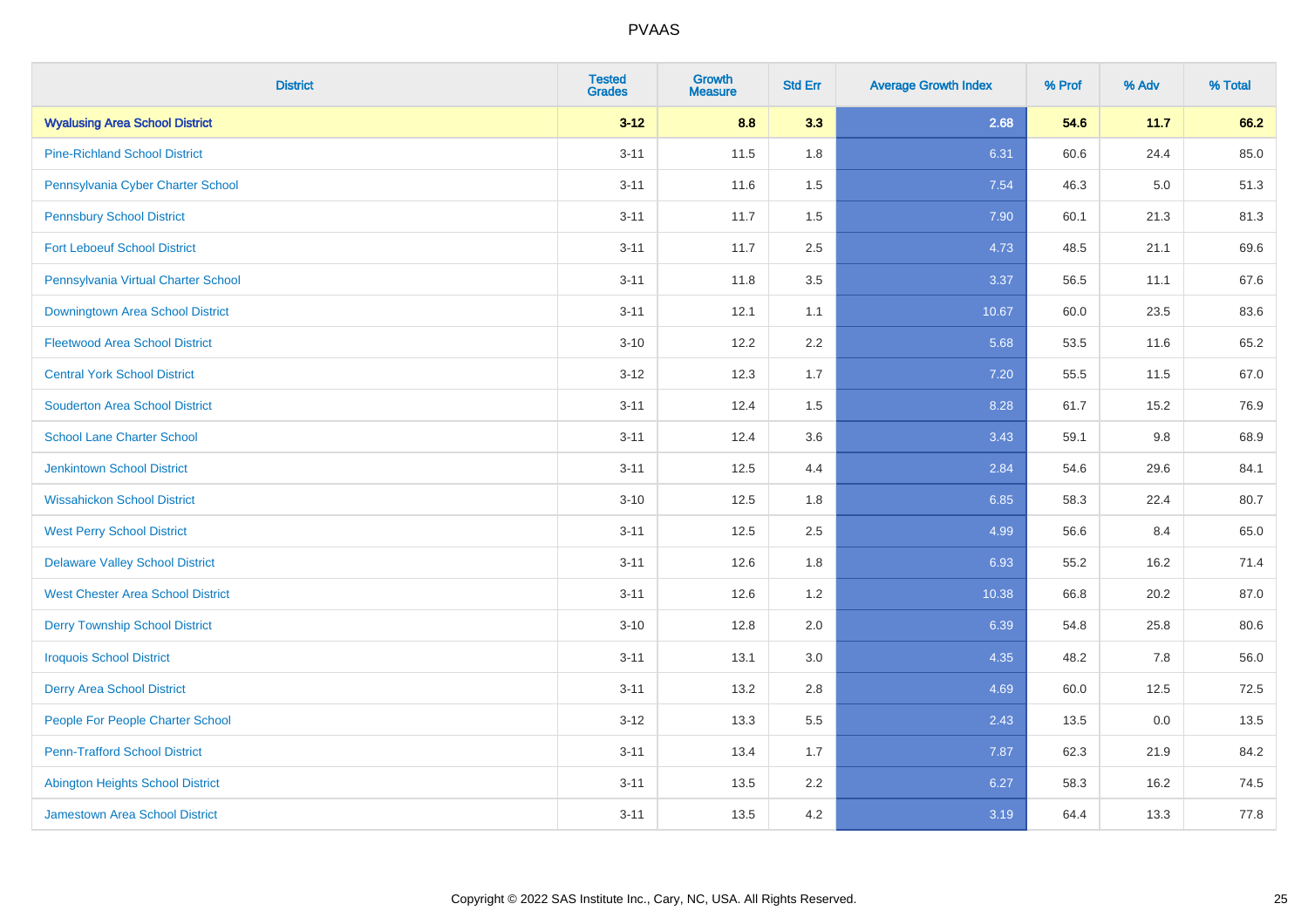| <b>District</b>                               | <b>Tested</b><br><b>Grades</b> | <b>Growth</b><br><b>Measure</b> | <b>Std Err</b> | <b>Average Growth Index</b> | % Prof | % Adv   | % Total |
|-----------------------------------------------|--------------------------------|---------------------------------|----------------|-----------------------------|--------|---------|---------|
| <b>Wyalusing Area School District</b>         | $3 - 12$                       | 8.8                             | 3.3            | 2.68                        | 54.6   | $11.7$  | 66.2    |
| <b>Dallastown Area School District</b>        | $3 - 11$                       | 13.5                            | 1.5            | 8.84                        | 56.0   | 17.9    | 73.8    |
| <b>City CHS</b>                               | $10 - 11$                      | 13.6                            | 2.7            | 5.12                        | 45.8   | $3.0\,$ | 48.8    |
| <b>Springfield School District</b>            | $3 - 11$                       | 13.8                            | 1.7            | 7.99                        | 60.9   | 21.5    | 82.4    |
| Penns Valley Area School District             | $3 - 12$                       | 14.0                            | 2.9            | 4.80                        | 41.9   | 23.1    | 65.0    |
| <b>Colonial School District</b>               | $3 - 11$                       | 14.0                            | 1.7            | 8.21                        | 60.2   | 19.6    | 79.8    |
| Lincoln Leadership Academy Charter School     | $3 - 12$                       | 14.2                            | 6.4            | 2.22                        | 23.5   | 0.0     | 23.5    |
| <b>Southern York County School District</b>   | $3 - 11$                       | 14.2                            | 2.1            | 6.91                        | 55.1   | 18.1    | 73.1    |
| <b>Saucon Valley School District</b>          | $3 - 11$                       | 14.7                            | 2.5            | 5.98                        | 48.7   | 20.2    | 69.0    |
| <b>Great Valley School District</b>           | $3 - 11$                       | 15.0                            | 1.9            | 7.98                        | 50.0   | 35.0    | 85.0    |
| <b>Upper Merion Area School District</b>      | $3 - 11$                       | 15.3                            | 2.0            | 7.62                        | 59.3   | 19.3    | 78.6    |
| <b>Upper Dublin School District</b>           | $3 - 12$                       | 15.4                            | 1.8            | 8.53                        | 60.8   | 24.8    | 85.6    |
| Northern York County School District          | $3 - 11$                       | 15.6                            | 2.0            | 7.98                        | 57.4   | 11.5    | 68.8    |
| <b>Greenwood School District</b>              | $3 - 11$                       | 15.9                            | 3.9            | 4.11                        | 50.0   | 25.0    | 75.0    |
| <b>Belmont Charter School</b>                 | $3 - 10$                       | 16.0                            | 6.5            | 2.45                        | 64.3   | 0.0     | 64.3    |
| Northern Bedford County School District       | $3 - 11$                       | 16.5                            | 3.6            | 4.58                        | 51.7   | 20.0    | 71.7    |
| <b>Deer Lakes School District</b>             | $3 - 11$                       | 17.0                            | 2.7            | 6.32                        | 61.5   | 16.4    | 77.9    |
| <b>Unionville-Chadds Ford School District</b> | $3 - 11$                       | 17.1                            | 3.1            | 5.51                        | 68.1   | 13.2    | 81.3    |
| <b>North Allegheny School District</b>        | $3 - 11$                       | 17.4                            | 1.3            | 13.52                       | 59.5   | 28.1    | 87.6    |
| <b>Norwin School District</b>                 | $3 - 11$                       | 18.0                            | 1.7            | 10.37                       | 58.5   | 27.0    | 85.4    |
| <b>Valley View School District</b>            | $3 - 11$                       | 18.1                            | 2.4            | 7.42                        | 53.7   | 14.7    | 68.4    |
| <b>Cumberland Valley School District</b>      | $3 - 12$                       | 18.5                            | 1.3            | 14.64                       | 60.7   | 23.4    | 84.1    |
| <b>Upper Saint Clair School District</b>      | $3 - 11$                       | 18.5                            | 1.7            | 10.65                       | 61.8   | 30.1    | 91.9    |